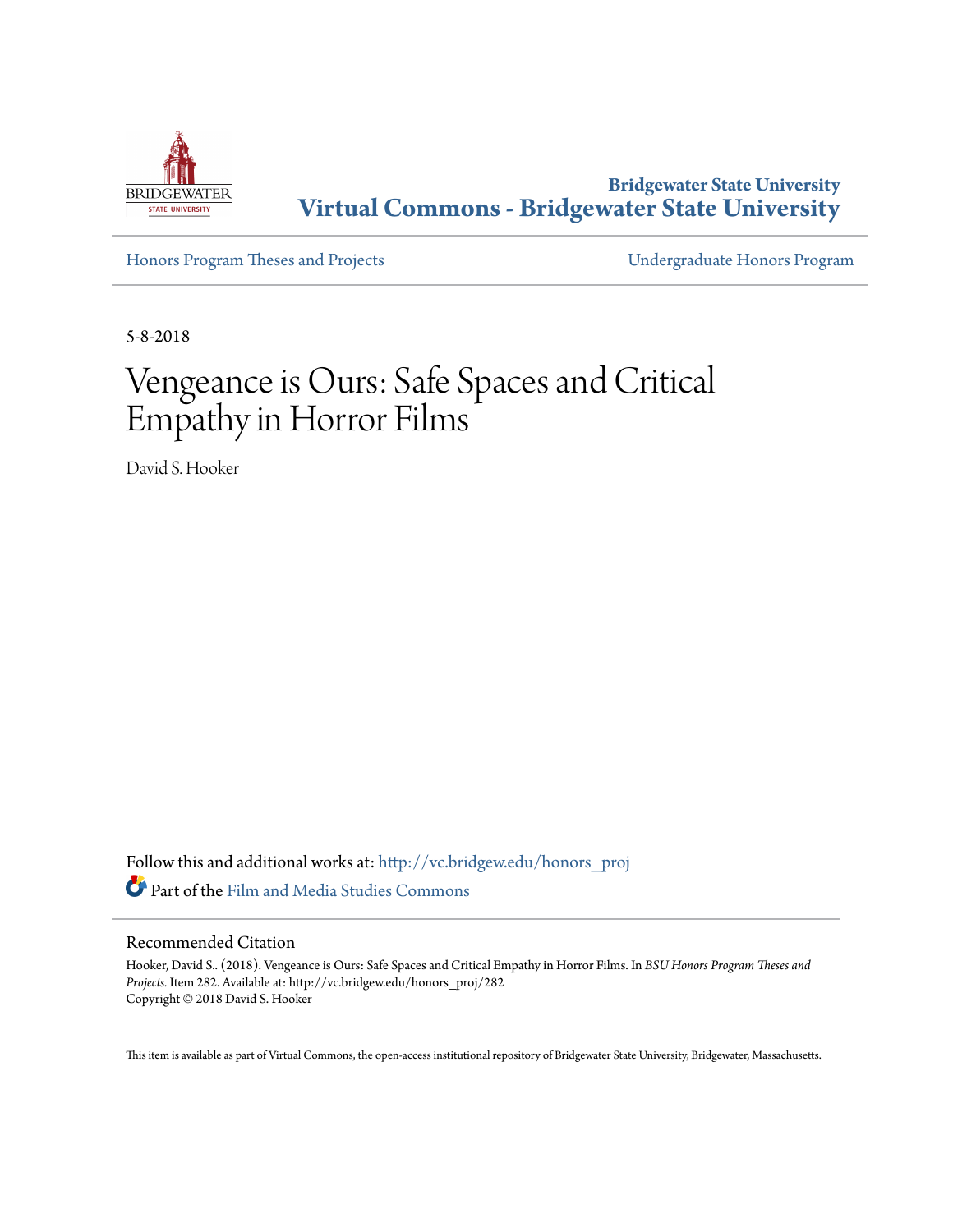Vengeance is Ours

Safe Spaces and Critical Empathy in Horror Films

David S. Hooker

Submitted in Partial Completion of the

Requirements for Departmental Honors in English

Bridgewater State University

May 8, 2018

Dr. John Mulrooney, Thesis Advisor

Prof. Evan Dardano, Committee Member

Prof. Nicole Williams, Committee Member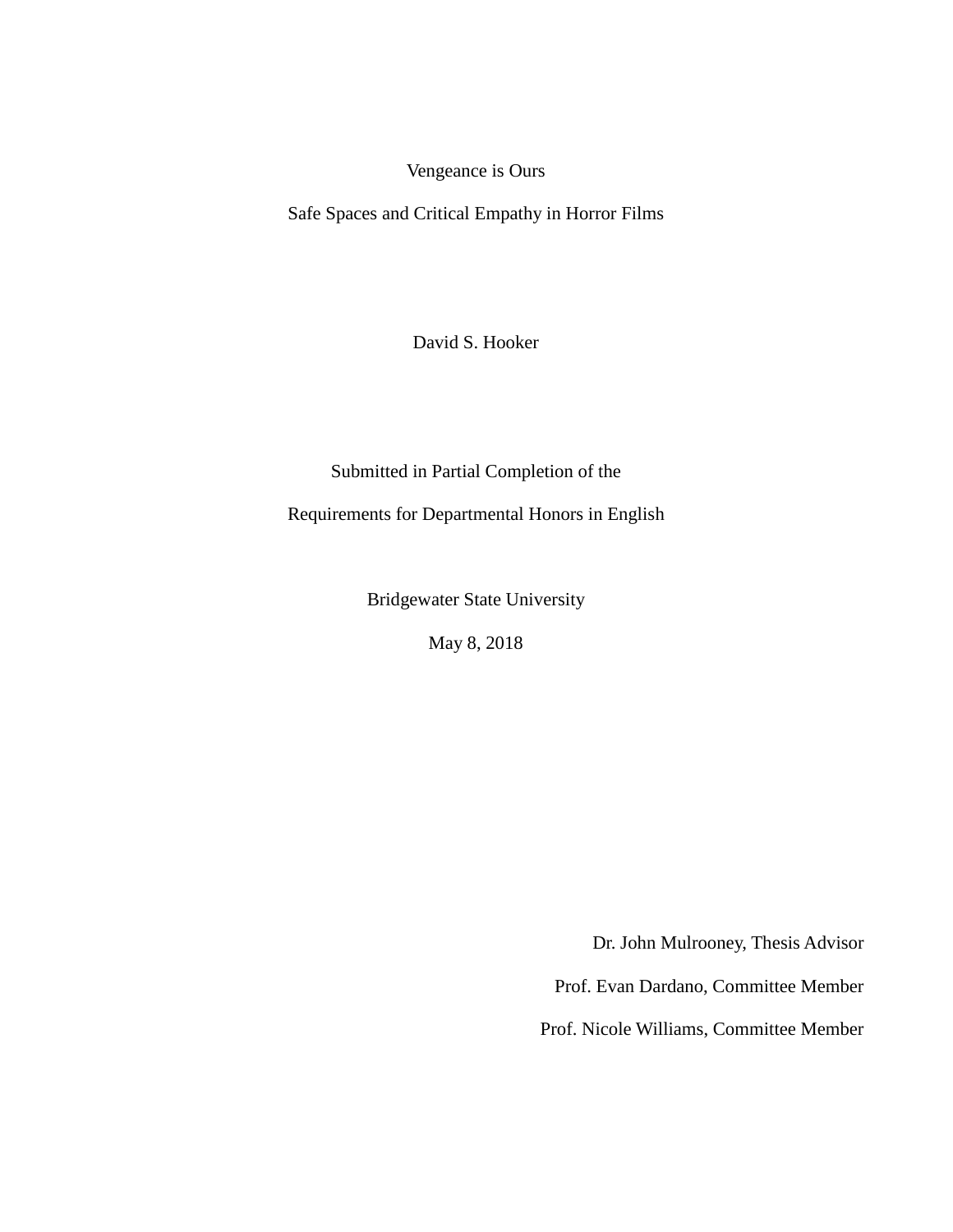## Abstract

Many genres of film seek to bring viewers to heightened emotional states, perhaps this is most true of horror films. Although often displaying extreme violence, such films paradoxically provide openings for critically empathetic viewings which allow viewers with diverse backgrounds and experiences to identify with victims and survivors and transcend elements of subjective identity. This project analyzes the capacity of horror films, including those of William Friedkin, David Cronenberg, Brian DePalma and others, to offer viewers space in which to be critically empathetic. Regarding gender issues in the genre as outlined by such scholars as Carol J. Clover, and the emerging scholarship on critical empathy, such as that of Todd DeStigter, this project offers new ways of thinking about horror both on screen and off.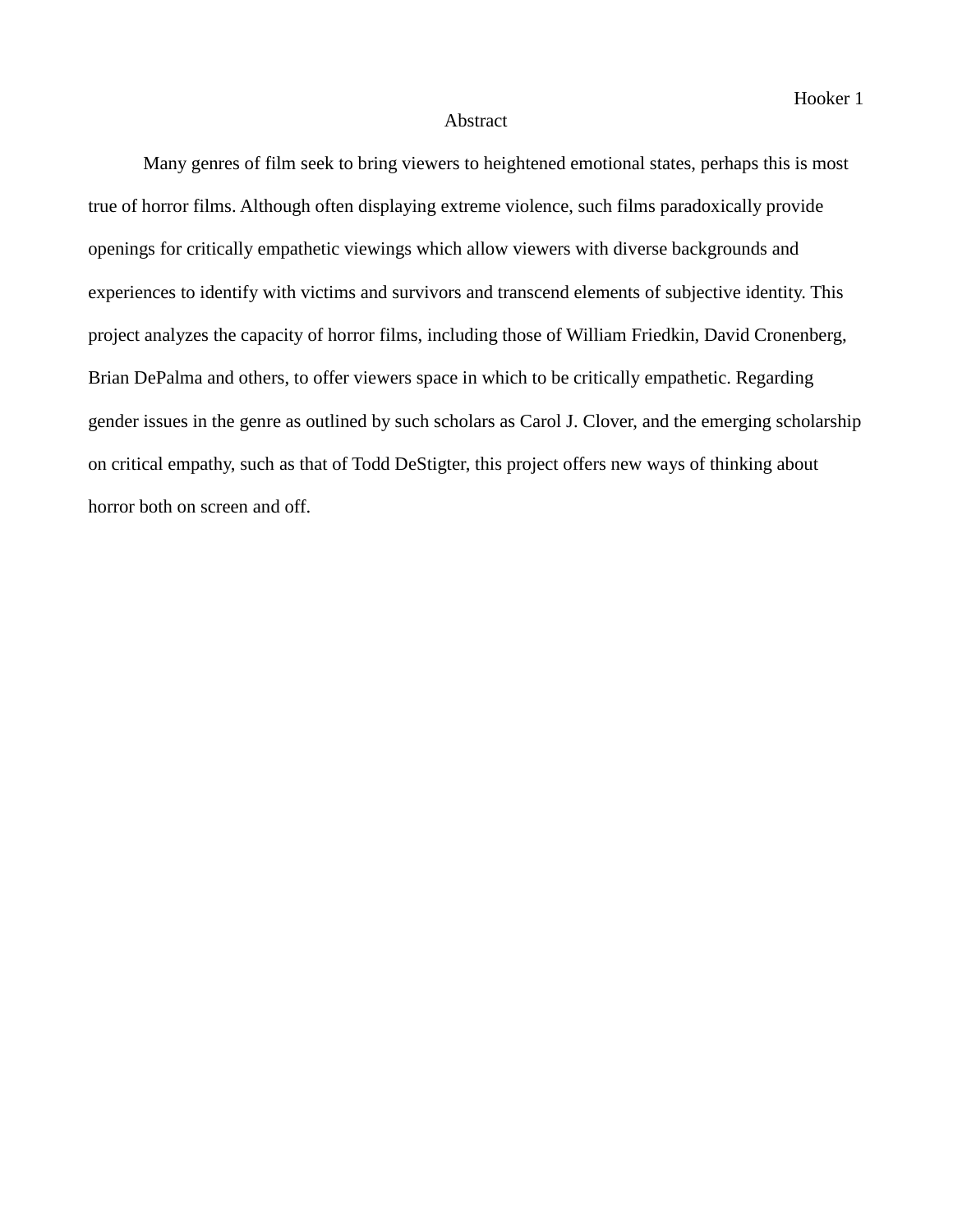# Introduction – How Can You Like That Stuff?

"How can you like that stuff?" is a question I'm often asked when telling people I'm a horror fan. Having been one most of my life, the way I've answered this question has evolved over time. One faming that has guided my thinking came while listening to episode sixty of *Shock Waves*, a horror film podcast by Blumhouse Productions. Author and director B.J. Colangelo joined the regular hosts to discuss the controversial rape/revenge sub-genre. Colangelo, founder and writer of the blog *Day of the Woman*, is an assault survivor and, during the discussion, described her catharsis while watching Wes Craven's *Last House on the Left*: "It was the lack of score, lack of pulling the camera away. You don't get to look at the birds or look at the woods, you have to look at everything. Not only that, but you have to watch her walk home and all of the aftermath… that really resonated with me" (Colangelo). Colangelo continued by saying that the only portrayal of assault survivors she was exposed to during that time was on *Law & Order: SVU* were "everyone is like 'this is the end of their life'" (Colangelo). Whereas in *Last House on the Left* Colangelo says, "I saw someone be like 'I'm not letting this ruin my life. It's a thing that happened and I feel angry about it and I'm going to do something with this anger but it's not going to define me forever" (Colangelo). Upon hearing this, I was taken aback. Never had I considered horror films capable of being therapeutic for traumatic events. I had convinced them being potentially traumatic events in-and-of-themselves. But it seemed counter intuitive to me the one could achieve catharsis and resolution by watching horror films. Hearing Colangelo discuss her experiences prompted me to take a closer look into the horror genre and attempt to understand how we create safe spaces to explore our demons.

Now, I'd like to be clear that the clinical application of horror as a means for the cultivation of critical empathy is severely limited, but critical empathy connects viewers across the trauma spectrum. It's important to note, in the case of Colangelo, as well as all horror fans, that the choice to watch these films is decided on the person's own accord. Everyone sets their own limits to what they can handle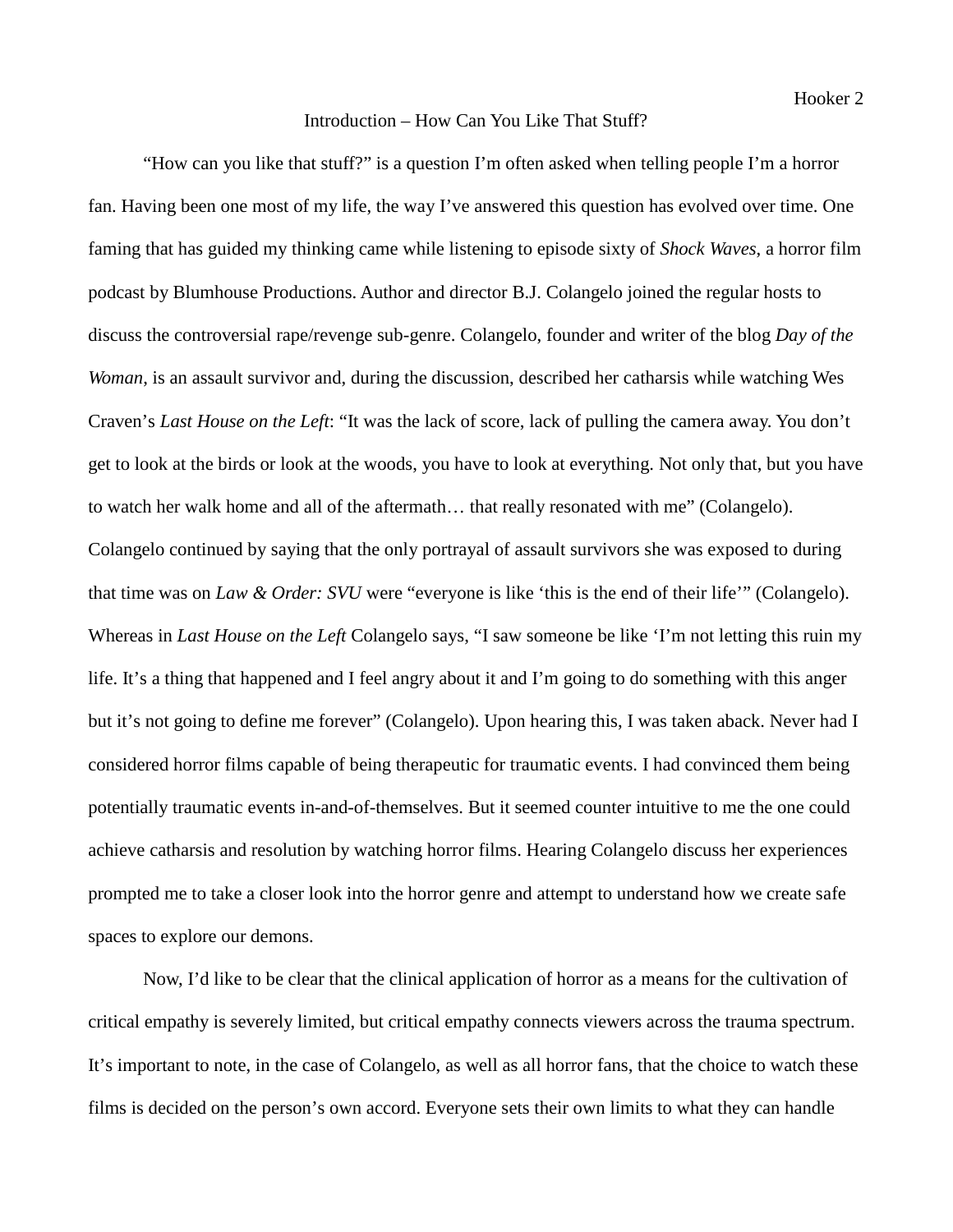and such limits should be respected. My intention with this thesis is only to try to explain how the horror genre creates a public avenue through which we, as a culture, discuss and explore traumas, stigmas, fears, the supernatural and social taboos. Such subjects are not easy to tackle, be it in a film, a thesis or personal circumstances, but it's my hope that studying how horror allows us to deal with these matters, we can better understand how we communicate as a collective consciousness.

This thesis will analyze six films taken from major subgenres of horror and is split into three parts. Part one will examine William Friedkin's possession film *the Exorcist (1973)* and David Cronenberg's body horror *the Fly (1986).* Each of these films grounds their audience's empathy in clinical empiricism before exhibiting a supernatural bodily infestation that goes beyond our standard perceptions. In doing so, *the Exorcist* and *the Fly* create visual metaphors for the internal suffering that their respective protagonists are experiencing into order to convey their feelings outwardly to the audience. Part two analyze James Whale's Universal Monster film *Frankenstein (1931)* and Jordon Peele's psychological horror-comedy *Get Out (2017)* and how each film portrays the marginalization of persons in ways that be contextualized to the African-American experience. Part three views Brian De Palma's supernatural film *Carrie (1976)* and Robert Egger's period supernatural horror *the Witch (2015)* through the lens of Carol Clover's concept of the final girl, an archetype which is usually found in the slasher subgenre of horror, and how such characteristics in both films uncover gender dynamics more complicated than what initially appears.

The major theory this thesis utilizes is called critical empathy and was first defined by scholar and English professor Todd DeStigter in his article, *Public Displays of Affection: Political Community through Critical Empathy*, describing it as

…the process of establishing informed and affective connections with other human beings, of thinking and feeling with them at some emotionally, intellectually, and socially significant level, while always remembering that such connections are complicated by sociohistorical forces that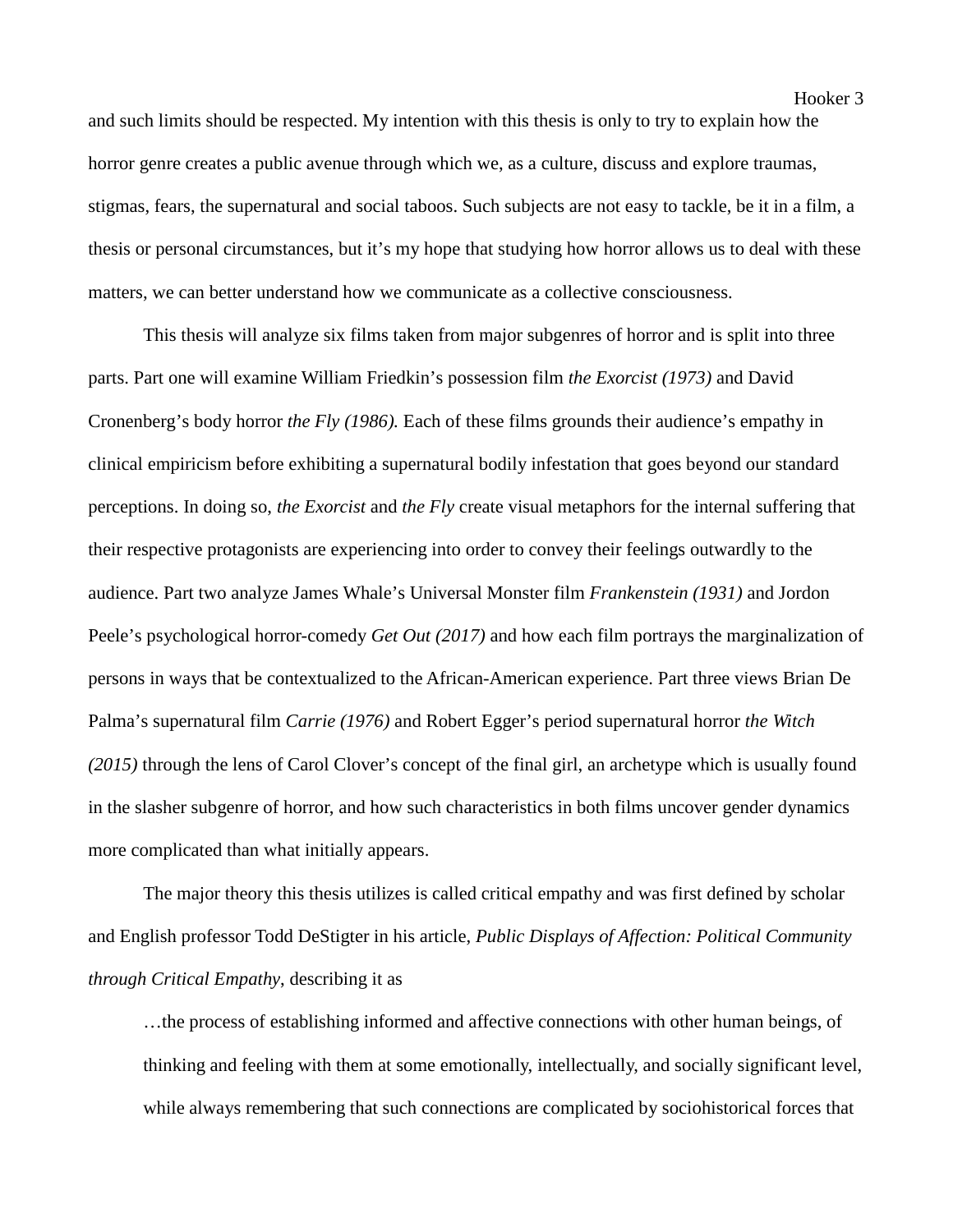hinder the equitable, just relationships that we presumably seek. (DeStigter)

Essentially the cross section between critical thinking and empathic resonance, critical empathy allows us to go beyond individualistic caring, not just proverbially walk in someone else's shoes but attempt to believe another person's perspective by acknowledging the ways in which each person's point of view may differ and using that knowledge to find common ground. Within the context of horror films, critical empathetic theory would say that while *Person A* does not enjoy horror films, an attempt can and ought to be made to understand *Person B's* cathartic reaction to horror films through a personal, intellectual, emotional and sociohistorical awareness. While we can critically think our way to care for others DeStigter suggests we all possess the ability to go beyond that, to critically empathize with one another to the point where we don't just understand how someone came to reason but also understand how someone came to believe as well. Such a process has proven indispensable in deconstructing cinematic language and allowing it to be seen within the emotional setting as well as the intellectual, allowing us to see how horror movies can generate catharsis by their creation of safe spaces in a psychological sense rather than a psychical one. What's more, critical empathy is vital in achieving a complete understanding of such extreme subject matter because violence, assault, stigmas, and mental health are issues which are often marginalized in our social discourse. Critical empathy allows for comprehension and compassion along the spectrum of this dynamic, creating an intellectual safe space for both angles to be explored to their fullest degree.

This thesis also employs and expands upon scholarship by film and mythology scholar Carol Clover from her book *Men, Women and Chainsaws* which discusses gender dynamics within the slasher, possession and rape-revenge subgenres of horror. Regarding on-screen identification within the slasher film, Clover states, "on the face of it, the relation between the sexes in slasher films could hardly be clearer," that slasher films are exactly what they appear to be, a dominating male chasing after a victimized female, and that an audience identifies, by default, with their assigned gender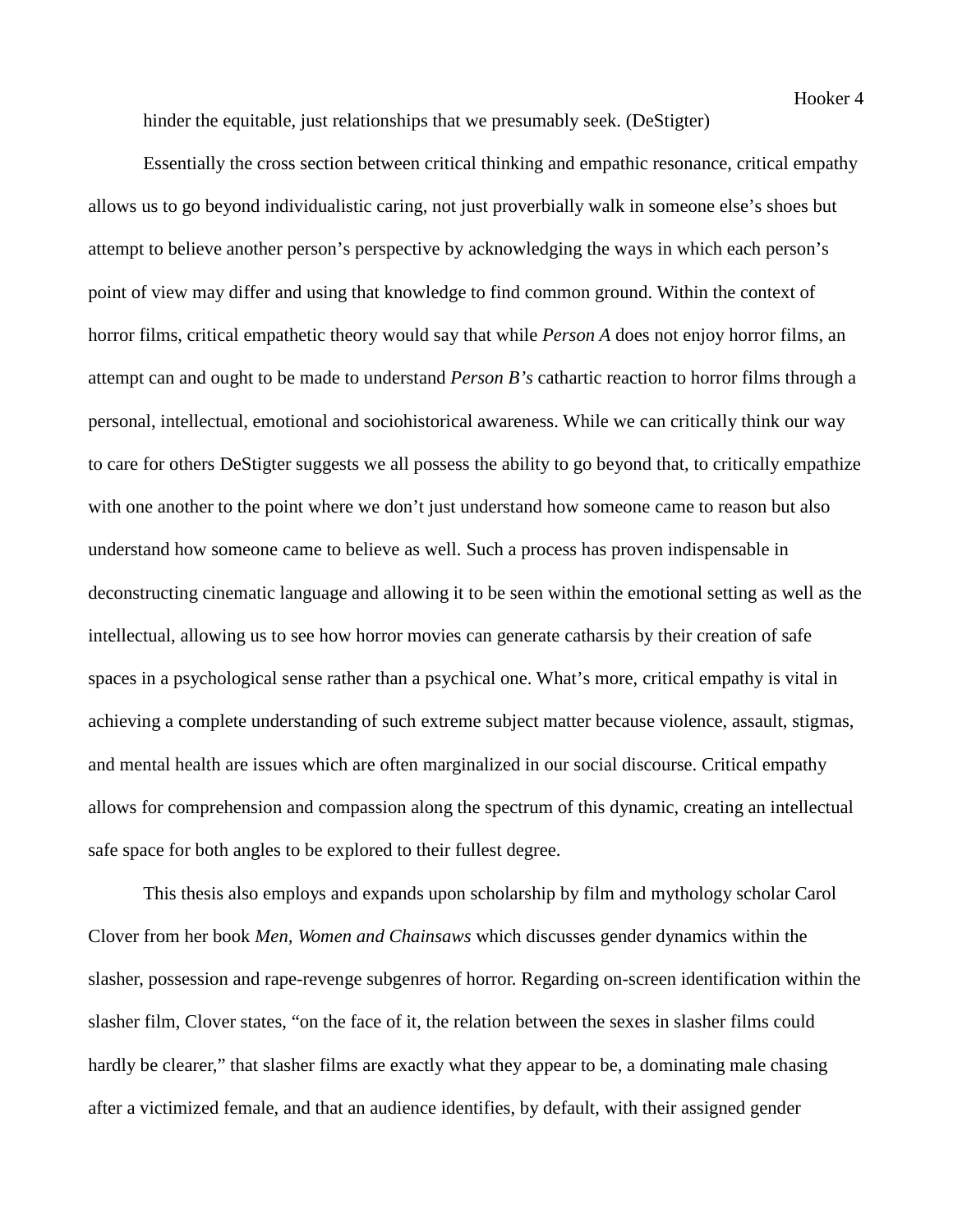(Clover). However, Clover continues to state that identification with on-screen characters isn't limited to gender, that "gender is less a wall than a permeable membrane," and "reverse gender identification" occurs (Clover). This suggests that any audience member, male or female, can identify with a character who was assaulted on-screen. Using Clover's work as a steppingstone, a thorough investigation into the topic of on-screen identification will reveal how a critical empathic viewpoint expands our analysis of the horror genre. This thesis combines these two modes together and offers an explanation as to what makes such identification occur. Further, it builds upon the understanding of the therapeutic possibilities, to mitigate the stigmas surrounding them and highlight the healing, catharsis and joy received by those who watch.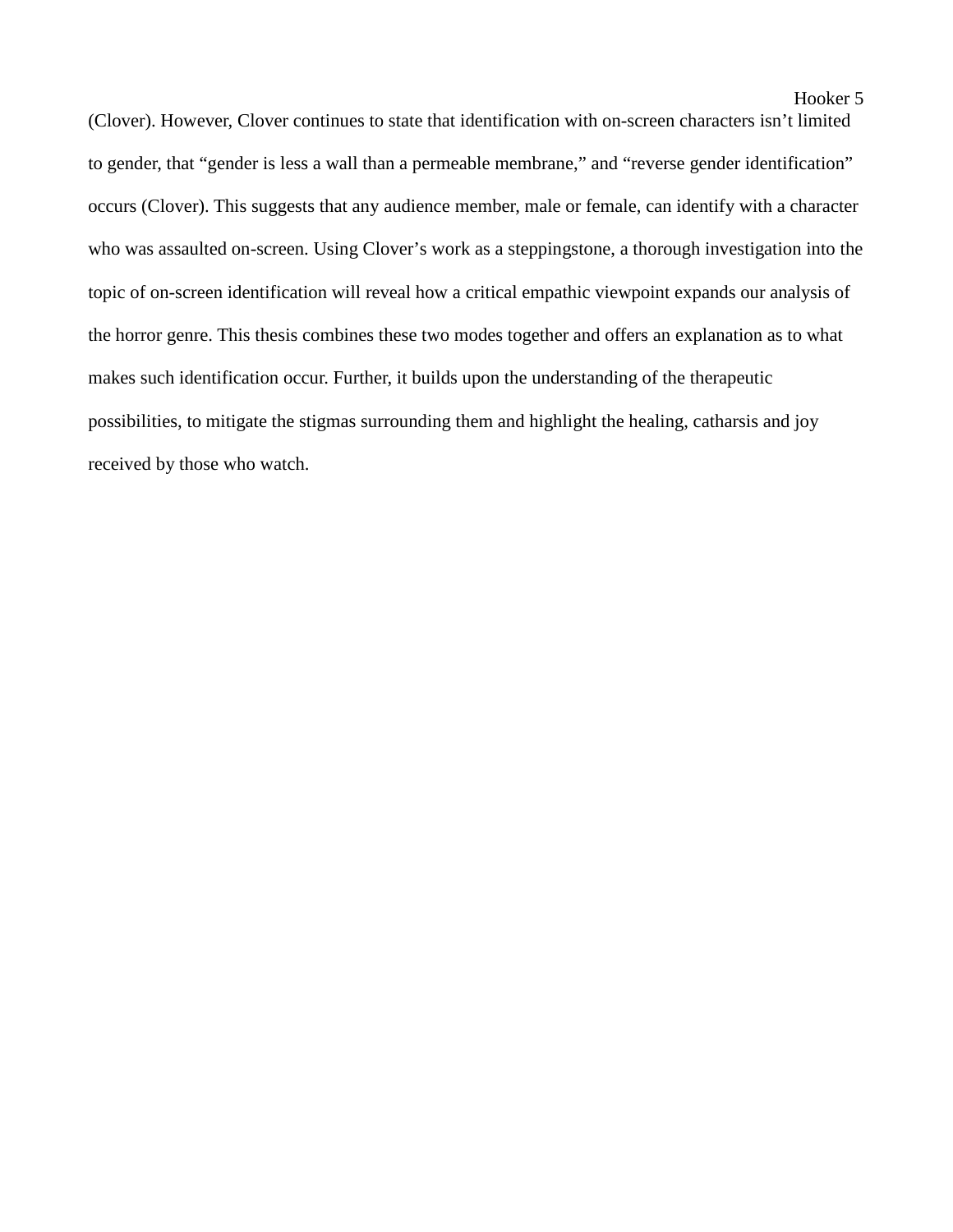# Part 1: Beyond the Flesh – Critical Empathy in *the Exorcist* and *the Fly*

The roots of horror films can be found throughout literature, in Greek myths, such as the tale of Cronos and how he ate his own children, as well as fairy tales from the Brothers Grimm. A prime example is *Cinderella,* which in the Brothers Grimm version sees Cinderella's sisters cutting off their toes and slicing their heels to fit into the glass slipper and, in versions which pre-date the Grimms, the fairy godmother is instead a magical tree which grows from the grave of Cinderella's mother (Thorpe). Using Todd DeStigter's critical empathy as a basis, we can break down horror films and understand how an audience is able to make such leaps in understanding. An analysis such as this shows how one grounds themselves and empathizes with what can be understood logically within a film, identifying with the real circumstances the characters face, such as serious illness or bullying, and then, as the supernatural elements come into play, we observe the extension of understanding and empathy to those aspects, seeing these elements as visual metaphors for the characters internal struggles.

Most of us don't know what it's like to be possessed by the devil (one would hope), as 12-yearold Regan MacNeil does, played by Linda Blair, in William Friedkin's possession film *the Exorcist*. Set in the modern day of the 1970s, we are shown the deterioration of Regan's psychical health during her possession as her mother, Chris MacNeil, played by Ellen Burstyn, attempts to find a medical cure or treatment with no success. We are shown Regan hooked up to electrodes, having blood drawn, x-rays and M.R.I.s taken, all the while the doctors end up no closer to a diagnosis than before. Director William Friedkin's pacing is masterful, not just in revealing the film's paranormal elements, distilling them in small doses for the movie's first half, but also in how it measures and sets up the audience's empathy and creates a psychological safe space. We can understand Regan's fear of being ill, of going to the hospital and fearing that doctors can't diagnose what's happening inside of us, and by grounding the audience in this medical empiricism, Friedkin allows the viewer to extend their compassion during film's final act, in which Regan performs impossible stunts like turning her head completely around,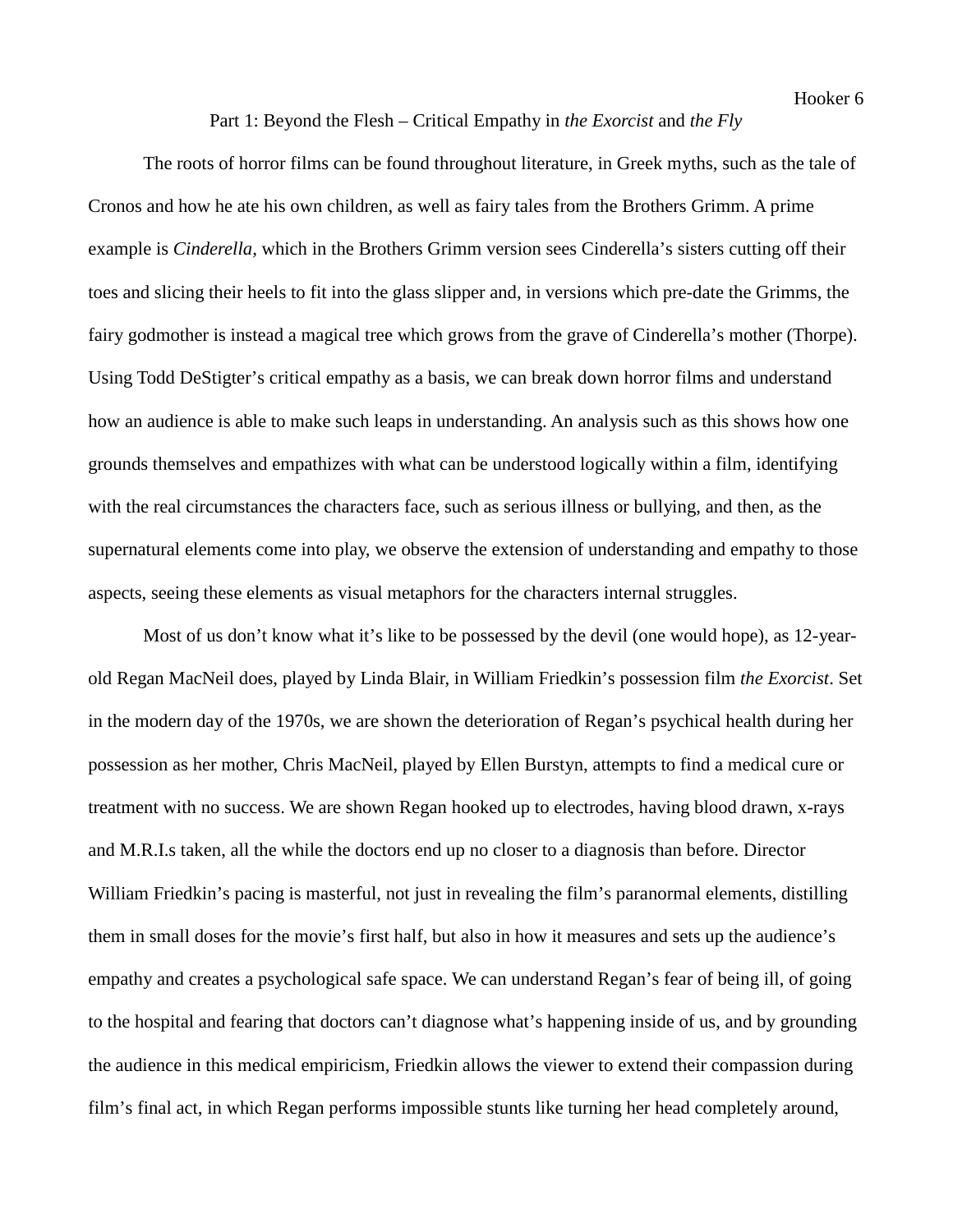talking in three different voices, and levitating over her bed. Whether one believes in possession and exorcism or not, we empathize with Regan during this latter half because we've been rooted in the film's logic and, therefore, our emotions can surmise that the metaphysical terror experienced is an extension of the realistic horror from earlier. As a result, the internal misery Regan experiences becomes outwardly seen and a viewer can then empathize with her despite never actually being in such a condition.

 What's more, Burstyn's Chris MacNeil, Regan's mother, continues to ground the viewer's empathy once Regan becomes fully engulfed by her demons. While Friedkin initially roots the viewer's experiences with Regan, he also shows Chris' concern for Regan's odd behavior, building her worry during Regan's many medical procedures and her frustration in the follow-up meetings. For the film's duration, Chris is the viewer, lost within this phenomenon she doesn't understand, trying every test the team of medical professionals suggest only to receive no solace nor answers, so by the time Chris, a nonbeliever in the Catholic faith, seeks out an exorcism for Regan the audience has also made a leap of faith. Reaching out beyond the scope of medicine appears logical to the audience as we have seen what Chris and Regan have gone through only for medical empiricism to fail them.

The theme of a foreign entity taking over the body is a very popular idea to explore in horror. Popular nomenclature gives such a subgenre the title of body horror due to the genre's focus on the mutilation and deformation of the flesh (Wilson), such films taking a more gory and visceral approach than possession films like *The Exorcist*. Films identified in this genre include John Carpenter's *The Thing (1982),* in which a shape-shifting alien absorbs the crew members of an artic research base, taking their shape and perfectly disguising itself as them, Ridley Scott's *Alien (1979),* in which an alien parasite lays its eggs inside a crew member, hatches and then pops out from his chest, and David Cronenberg's *The Fly (1986)*, in which we meet Seth Brundle, played by Jeff Goldblum, a scientist who accidentally combines his DNA with a house fly's while testing his teleportation pods. While it's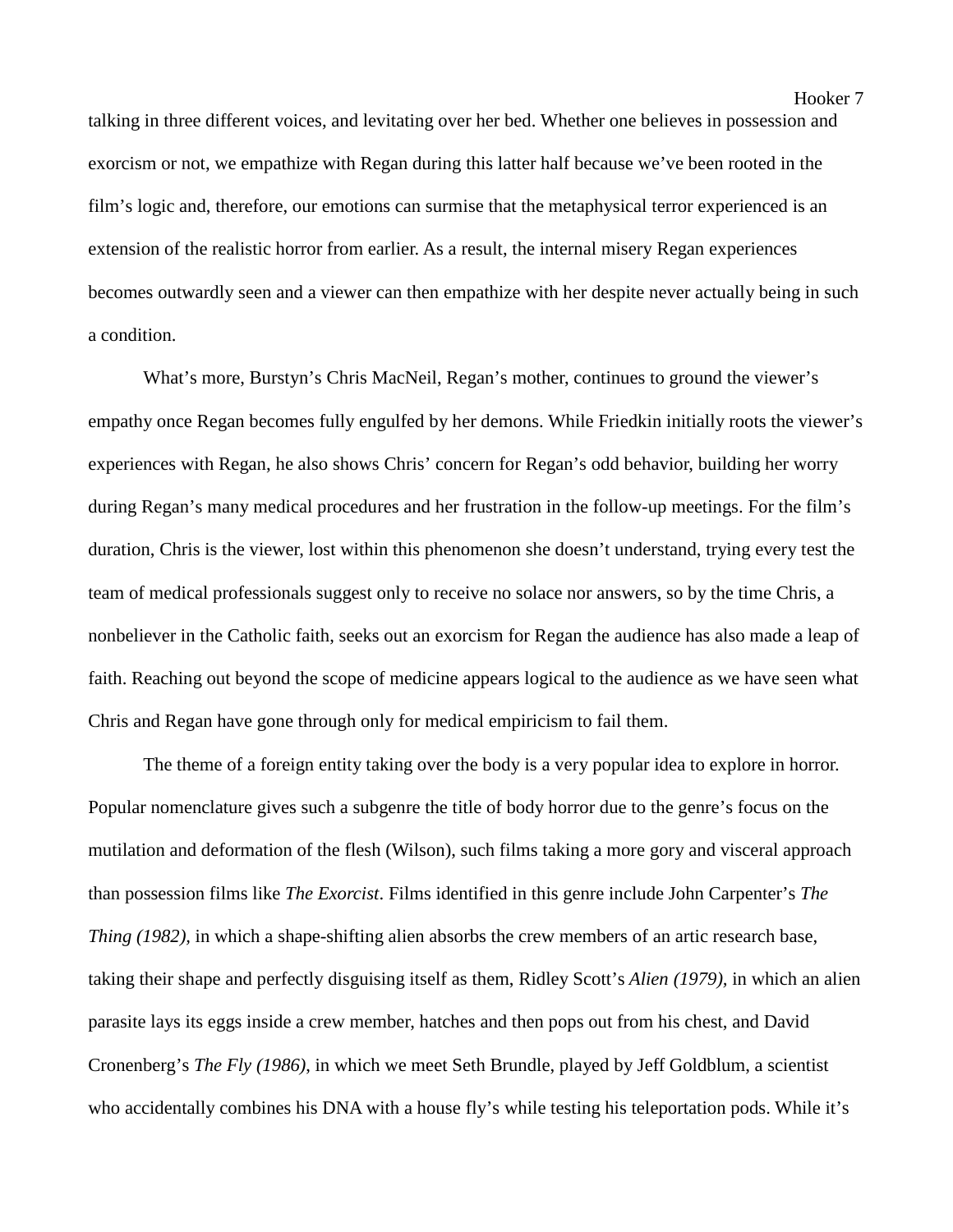unlikely that anyone has ever experienced such events, the fear of bodily infection, disease, addiction and lapses in mental capabilities in which these films are seeded allows an audience to make the emotional leap and rationalize what they see. For example, *The Fly (1986)* uses DNA as a metaphor to convey Seth's emotional state, with the takeover of this body by the fly DNA being an allegory for Seth's difficulties with intimacy while also displaying his privileging of his mind and work over his own body and the people he loves.

Like Friedkin, Cronenberg's pacing is also gradual, slowly revealing the emotional contours of body displacement. As we learn early in the film, Seth Brundle doesn't pay attention to physical pleasures and exists inside his own head, going so far as to limit himself to same five suits as to avoid wasting mental energy. We also discover Seth's struggle when he is unable to correctly reassemble DNA molecules which travel between his teleportation pods, as shown when one of Seth's two pet baboons returns from teleportation inside-out. As Veronica Quaife, a journalist and Seth's love interest played by Geena Davis, suggests his inexperience with the flesh (i.e. relationships and sex) makes him unable to crack the DNA code. Seth views living organic matter in such an emotionally detached manner that it is just another object to teleport and not as a living creature. Here, Cronenberg uses DNA as a metaphor for intimacy or rather, in Seth's case, the difficulties he has with it. For the viewer, our empathy allows us to create a mental safe space and contemplate our own difficulties with intimacy and extend such feelings to Seth's struggle with his teleportation experiments as Cronenberg has made us understand that, for Seth, human relations and the tele-pods are one and the same. This is expressed directly as Seth only cracks the DNA teleportation code after having sex with Veronica, for it is then that he can approach the flesh with the nuances of emotion. However, this creates a sensual/selfdestructive addiction for Seth which is likewise expressed through the tele-pods as he teleports himself accidentally with a house fly, merging their DNA together. As the fly DNA overtakes Seth (becoming "Brundlefly," the human-fly hybrid) he seeks out sensual pleasures more aggressively, indulging in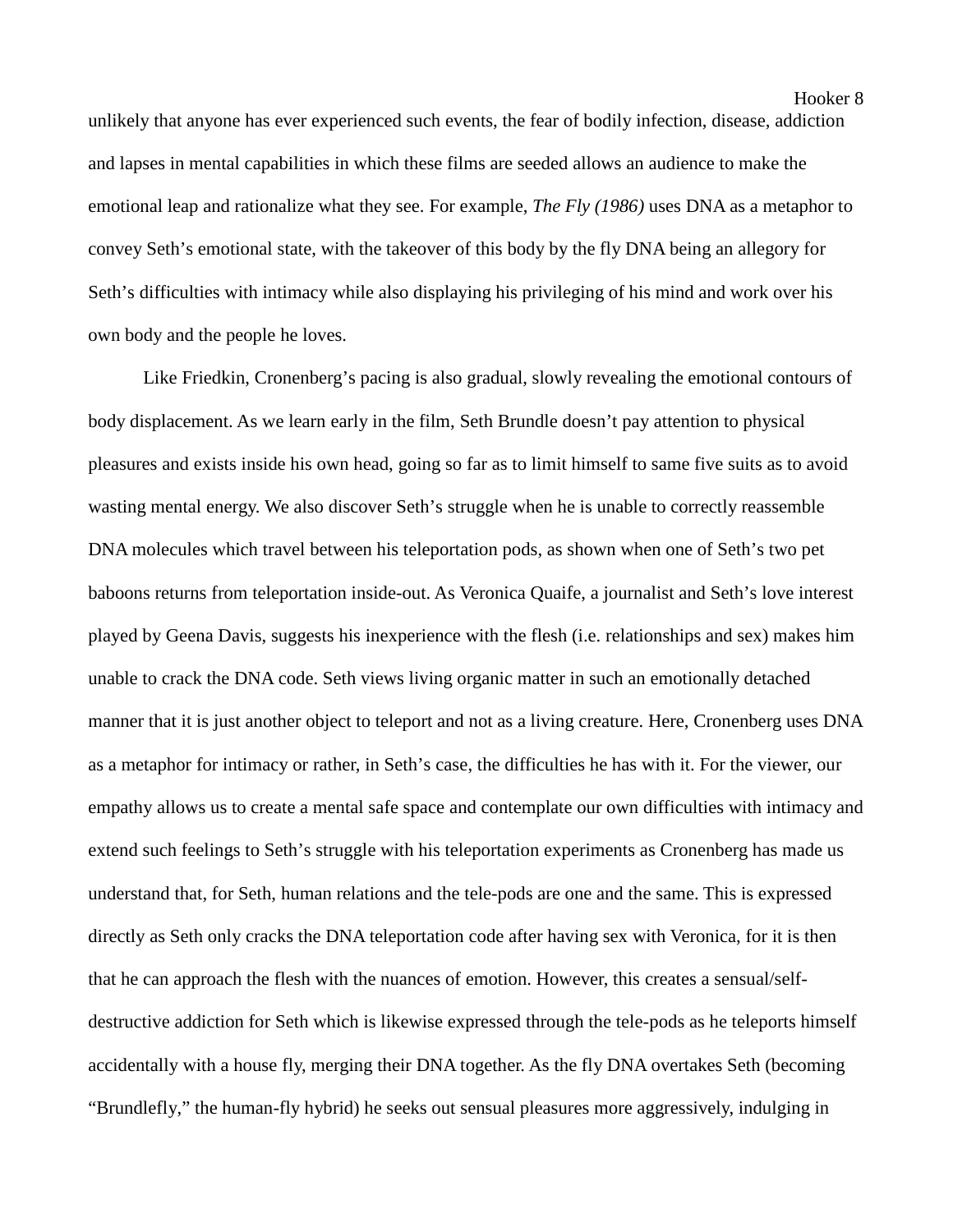excessive volumes of coffee and sugar, starting bar fights, and desiring disproportionate amounts of sex compared to his earlier desire in the film.

Yet the combining of Seth Brundle's DNA with a house fly's is also viewed as a visual metaphor of Seth's work obsession consuming him. As Lianne McLarty writes in her article, *Beyond the Veil of the Flesh: Cronenberg and the Disembodiment of Horror*, "[*the Fly*] collapse[s] the distinction between the scientist and the monster… Seth's monstrousness is, if anything, a function of his violent expression of aggression and his will to control" (McLarty). Using Seth's wardrobe as an example once more, Cronenberg displays Seth's willingness to live inside his own head but also his obsessive traits and desire to control his environment. Once again, the viewer's empathy allows for an establishment of a mental space space to reflect upon our own difficulties balancing a busy work schedule with a private life and, with this emotional connection, interpret Seth's physical deterioration as a visual metaphor for his work addition destroying his humanity. Such is especially communicated after Seth becomes Brundlefly and he still carries on with his Kafkaesque research by noting when every fingernail, tooth and ear falls out, even having Veronica record him demonstrating his new way of eating in which, like a house fly, involves Seth vomiting acid onto what he's eating.

Seth Brundle and Regan MacNeil are cases in which the familiar becomes the other, initially seen as normal at the start of their respective films until they are transformed by either an insidious entity or character trait. Yet there are instances in which the protagonist is the foreign object from the very beginning, never to morph or change, only be trapped within a society of stares and ghastly, violent reactions. Such is demonstrated in James Whale's *Frankenstein (1931)* and *Jordon Peele's Get Out (2015)* in which their protagonists represent marginalized people fighting for their lives.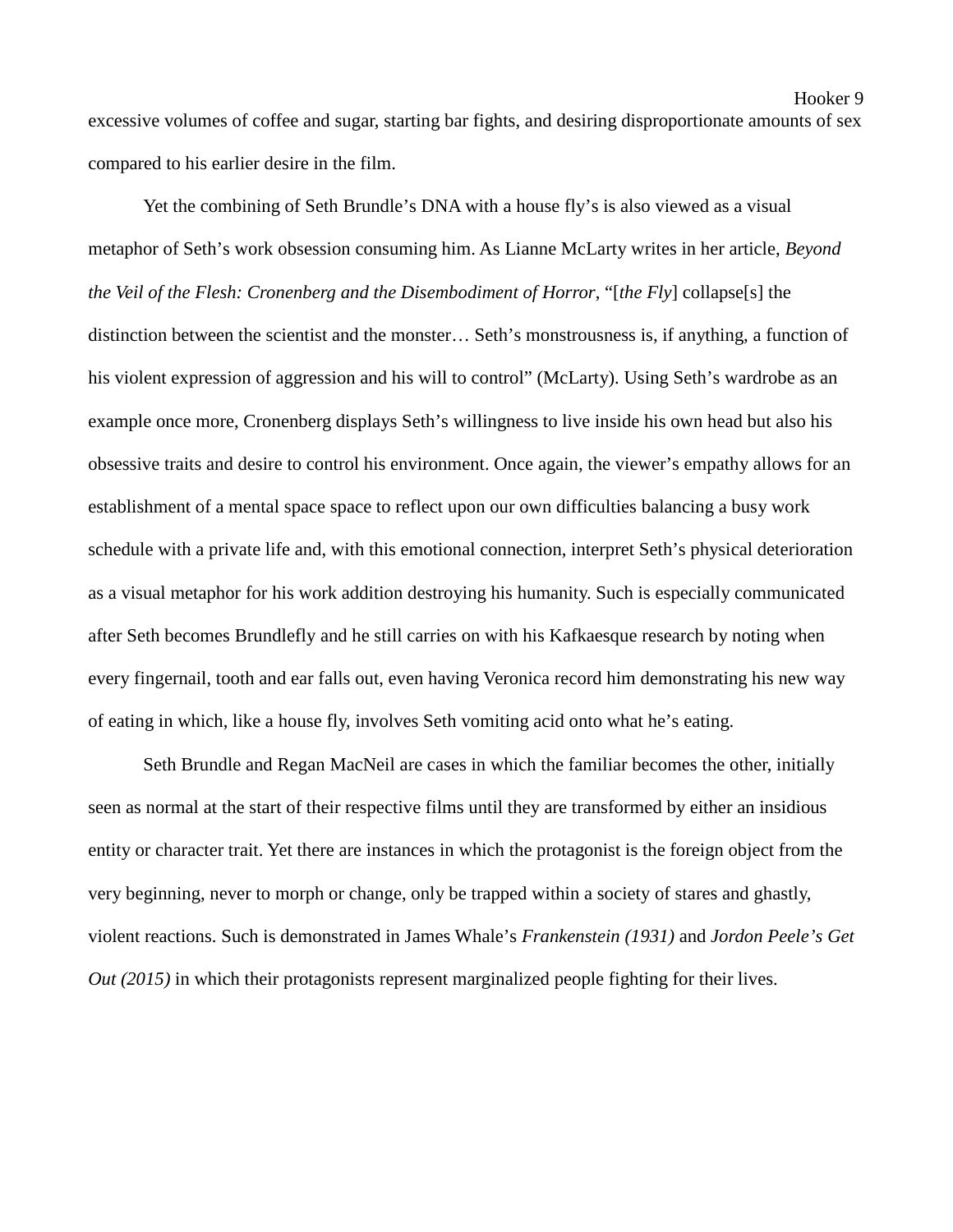# Part 2: Frankenstein Gets Out – Critical Empathy in *Frankenstein* and *Get Out*

When James Whale's Universal monster film *Frankenstein (1931)* comes to mind, one conjures up the scenes of Boris Karloff in his monstrous make-up, black clothing, arms extended outward as he grunts while stiffly chasing after townsfolk. With only these iconic images in mind it's difficult to claim that Frankenstein's monster is a character worthy of empathy, yet for every scene in which the monster runs after or attacks someone there are equal if not more in which the monster is forced into the shadows and hidden from the human interaction he desires. Unlike the other Universal Monsters, such as the Wolf Man, The Creature from the Black Lagoon, and Dracula, Frankenstein's monster doesn't preexist his narrative, he is brought to life before our very eyes by Henry Frankenstein, played by Colin Clive. The fact that the monster is born within the film's timespan, along with his limited intellectual capacity, indicates that the monster is more so a child than a terrible creature, and desires affection. This notion is captured by Whale in the first encounter the monster has outside Frankenstein's lab, with the farmer's daughter Maria, played by Marilyn Harris, who invites him to toss flowers into a lake and watch them float. The monster visibly enjoys interacting with Maria, smiling for the first time in the film and even giving a hushed laugh. When the monster runs out of flowers to throw he looks at Maria and, believing she'll float like a flower, picks her up and tosses her into the water. Upon realizing that Maria doesn't float, the monster attempts to reach out and save her only for her to drown before he can grab her. In this moment Whale shows us that the monster isn't naturally malevolent, having thrown Maria in the lake only due to his lack of empirical experience and limited reasoning ability, with the monster expressing regret as he immediately recognizes and empathies with Maria's expressions of fear and danger as she splashes in the water. It's here that we begin to empathize with Frankenstein's monster, allowing ourselves to see him as a person with emotional faculties rather than a mere creature, and our empathy enabling us to recall times when we were also socially awkward or inept at social cues. Furthermore, the monster is seen only as such due to the lack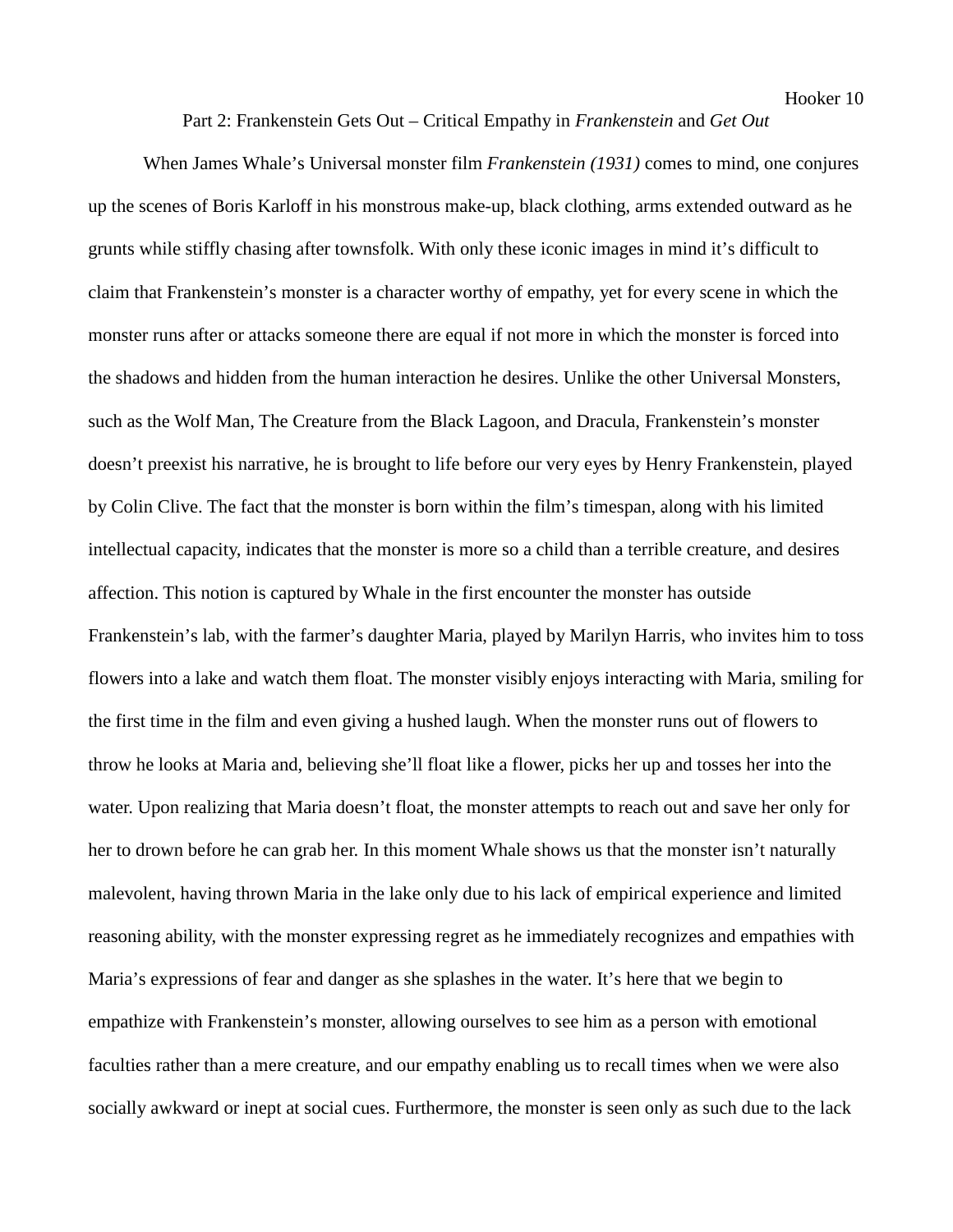of preparation in which Henry Frankenstein displays. Essentially being a neglectful parent, Henry treats his creation like an animal, chaining him up in his laboratory upon the first outburst instead of subduing the monster's fears and fostering his curiosity as one should a child's. Ultimately, it is Henry Frankenstein who is the actual monster in the film, as Henry's anti-social behavior and objectification of the human body is what stunts the monster's development and causes him to be alienated as well as marginalized within the town.

The marginalization of persons which James Whale expresses in *Frankenstein,* as well as its sequel *Bride of Frankenstein (1935)*, with their images of torch bearing crowds with dogs as they chase after a fugitive invoke parallels with lynch-mobs which were extremely prevalent in America at the time of both films' releases. Elizabeth Young writes in *Here Comes the Bride: Wedding Gender and Race in Bride of Frankenstein*, "Captured partway in [*Bride*], [the monster] is strung up on a tree as an angry cluster of men surround him. This visual moment is so shockingly reminiscent of the imagery of lynching that, as with the monster's 'blackness,' the film here radically rewrites boundaries between the 'fantasy' of horror and the 'realism' of other cinematic genres" (Young). Young offers us a framework for the monster as psychic manifestation of the marginalized and persecuted. In this framework we approach the monster from within our own selves, carrying whatever perceived persecutions and traumas we might have. The lynching of Frankenstein's monster brings to foreground the terrible fate of people who were mutilated and murdered for having only different skin color at the time of the film's creation. The monster, being assembled from the mutilated and dismembered parts of corpses emphasizes these connections with lynching, "for the corpses of lynching victims were similarly desecrated," writes Young, "as in the case of George Armwood, who 'was mauled and mutilated before he was lynched …and whose body was then burned and further desecrated" (Young).

Another film which brings race to the foreground and deals with the loss of autonomy within a marginalized body is Jordon Peele's *Get Out (2017).* We meet Chris Washington, played by Daniel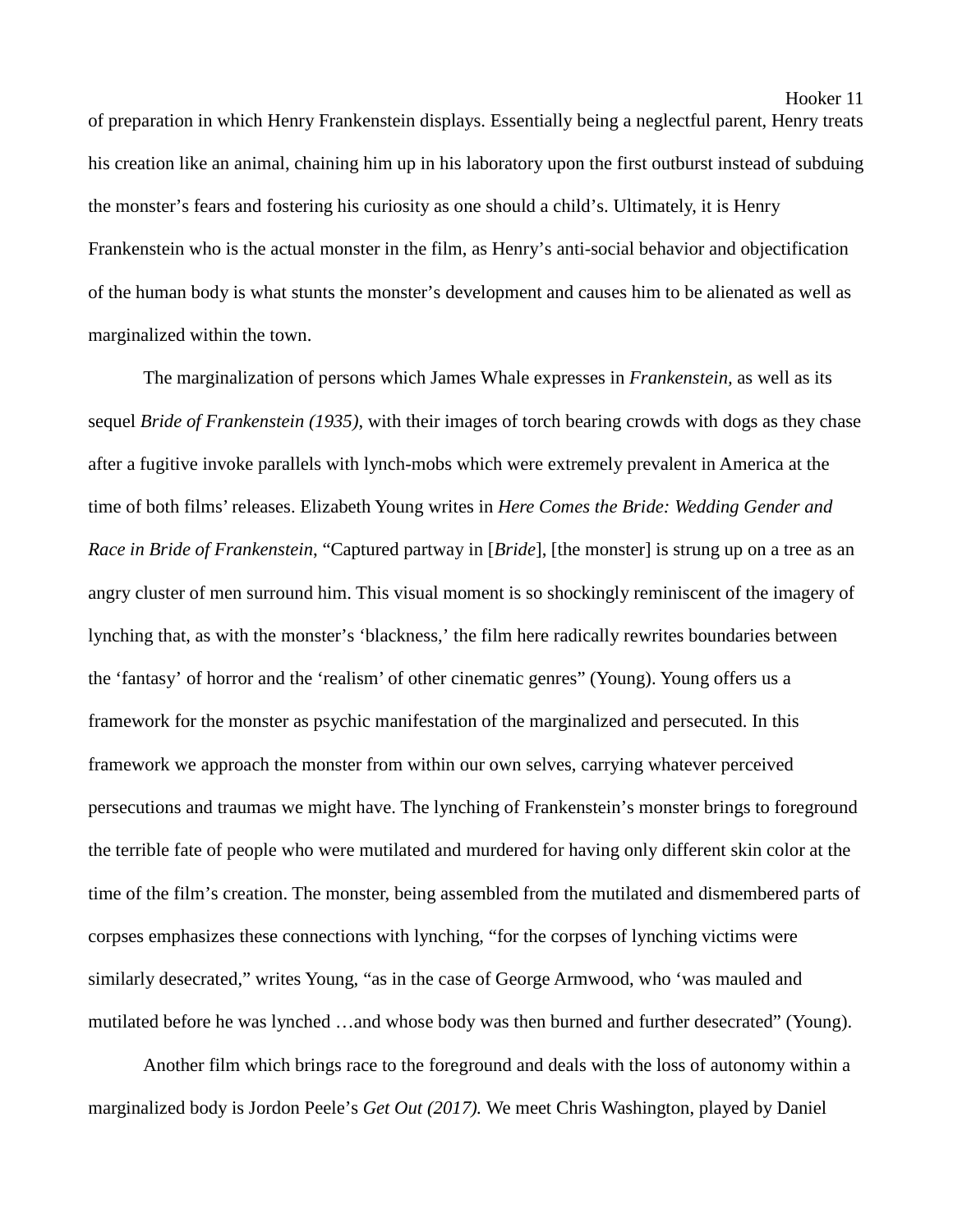Kaluuya, a person of color who travels to a modern-day countryside town with his white girlfriend Rose Armitage, played by Allison Williams, to meet her family for the first time. Jordon Peele masterfully distills what Chris uncovers throughout the film, at first making him, as well as the audience, presume that the inhabitance of this tranquil, too friendly country townsfolk gaze upon him with an eerie fascination due to their limited exposure with persons of color. However, as the story progresses Chris discovers the town's conspiracy in which persons of color are kidnapped and their consciousnesses are replaced with those belonging to the town's older residents such as Rose's grandparents. *Get Out* focuses the audience's empathy onto Chris, at first displaying his uneasiness in being surrounded by the sense of fake comradery as well as having his skin color being the topic of most conversations. In these early situations the viewer's empathy conjures up times when we've also felt alienated or were made the center of attention despite wishing otherwise. By showing Chris being objectified by the town's collective eye, Peele allows the viewer to further create an intellectual safe space and empathize with Chris in the latter half of the film once the conspiracy is out in the open. The metaphor of a white society trying to control a black body via consciousness transplant is seen by the viewer as not only an extension of how Chris feels by being objectified during the film but how African-American culture feels in a white America. Much like Frankenstein's monster, Chris feels helpless as he cannot shake being judged solely by how he looks and the persons of color who have already undergone the consciousness transplant have lost control of their autonomous body and are subject to a force beyond their control. The townsfolk, on the other hand, are equals with Dr. Frankenstein in how they neglect marginalized bodies and deprive them of their freedom.

While *Frankenstein* and *Get Out* focus upon the marginalization of bodies that are mostly male, the Bride in *Bride of Frankenstein* having a lackluster five minutes of screen time in total, the slasher subgenre of horror puts the female body at its focal point. These films present a lone female character, known as the final girl, defeating the mass murder who has killer her friends, with both the final girl as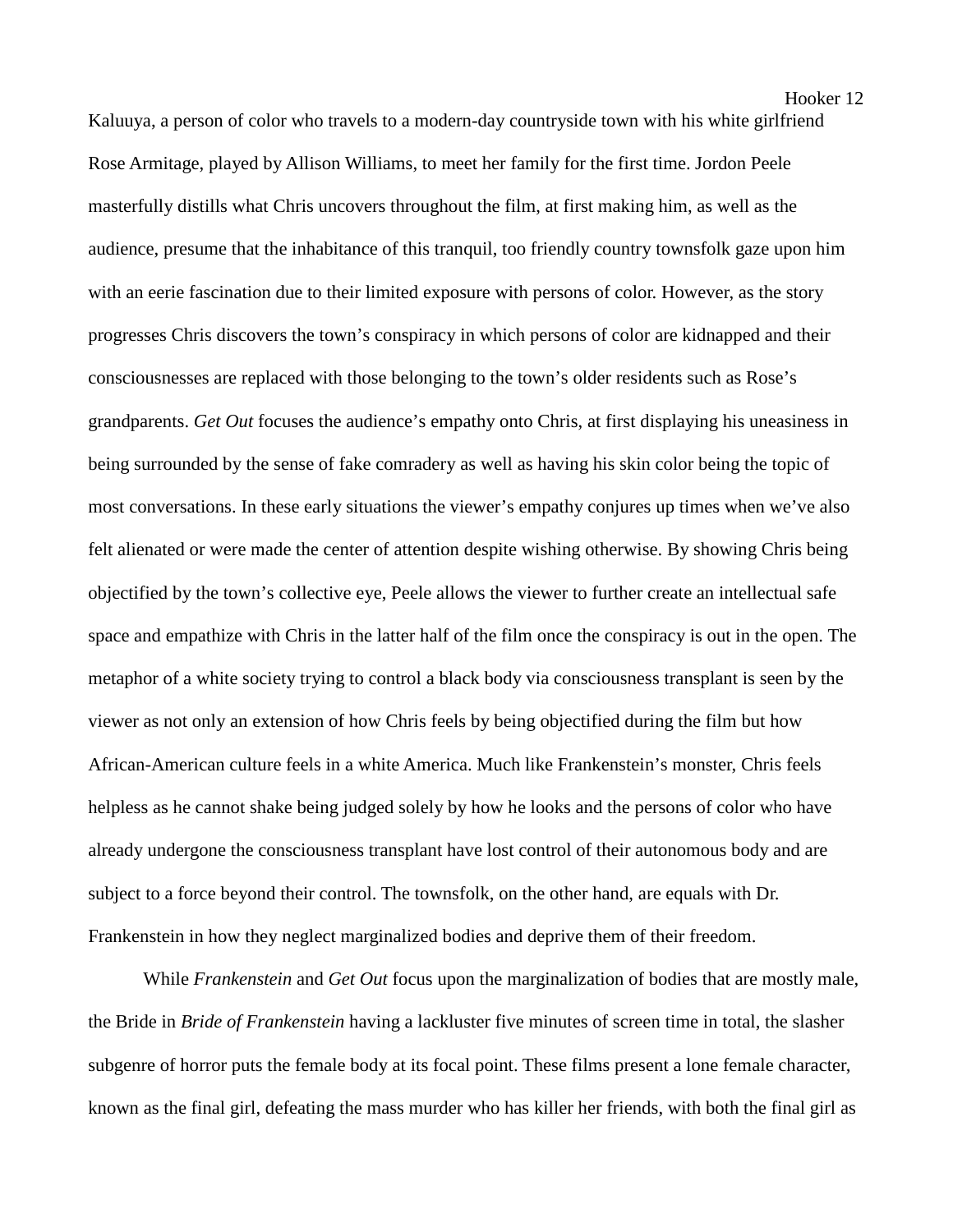well as the killer displaying characteristics which blur gender lines. This ambiguity offers a critique of gender and social norms, displaying how such distinctions aren't always so clear-cut.

### Part 3: She's Got the Power – Critical Empathy in *Carrie* and *the Witch*

Of all the subgenres in horror, the slasher film offers the most challenging examples for critical empathy as its stories consist of a group of young adults (or teenagers) getting murdered one-by-one at the hands of a violent killer(s). However, even with its gruesome narratives, the slasher film has proven to be one of the more popular subgenres of horror with notable works including as *Alfred Hitchcock's Psycho (1960),* Mario Bava's *Blood and Black Lace (1964)*, Tobe Hooper's *Texas Chainsaw Massacre (1974)*, John Carpenter's *Halloween (1978)*, Sean Cunningham's *Friday the 13th (1980)* and Wes Craven's *Nightmare on Elm Street (1984).* Film and mythology scholar Carol Clover observes in her book *Men, Women and Chainsaws* that "while on the face of it, the relation between the sexes in slasher films could hardly be clearer, that a dominating male chases after a victimized female and an audience would appear to identify with their assigned gender by default." Clover continues to point out that this is only surface presumption as there are aspects within the slasher which challenge this notion and that viewers will often identify with opposite sex characters, that "gender is less a wall than a permeable membrane," suggesting that any audience member, male or female, can identify with a character who is assaulted on-screen (Clover).

Such on-screen identification can be seen in the representations of "the final girl," a term coined by Clover in *Men, Women and Chainsaws* to describe the consistent phenomena in slasher films after 1974 in which everyone is murdered except for a lone, female survivor who defeats the slasher film's killer in its conclusion. Clover outlines the characteristics of a final girl in her book, stating: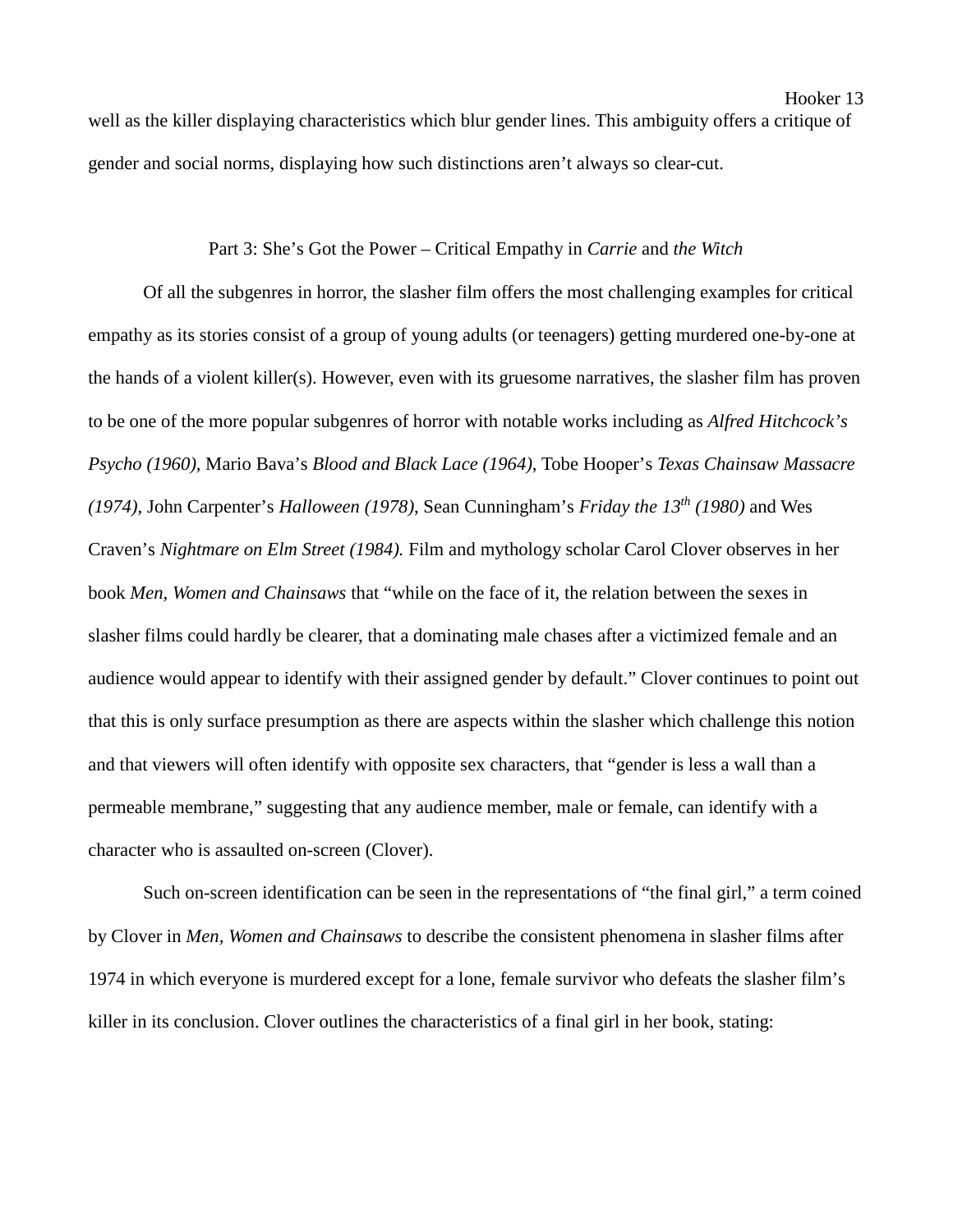The gender of the final girl is likewise compromised from the outset by her masculine interests, her inevitable sexual reluctance, her apartness from the other girls, sometimes her name. At the level of the cinematic apparatus, her unfemininity is signaled clearly by her exercise of the 'active investigating gaze' normally reserved for males and punished in females when they assume it themselves; tentatively at first and then aggressively, the Final girl looks *for* the killer, even tracking him to his forest hut or his underground labyrinth, and then *at* him, therewith bringing him, often for the first time, into our vision as well. (Clover)

While final girls can be seen in many slasher films, the subgenre's popularity has led to many of the slasher film's tropes emerging in other horror subgenres. Brian De Palma's supernatural horror *Carrie (1976)* and Robert Eggers period supernatural horror *the Witch (2015)* provide excellent illustrations of the final girl as their protagonists and situations are more dynamic than those usually seen in a slasher narrative while still maintaining all the characteristics of a final girl which Clover mentions. Expanding Clover's observations of the final girl into additional subgenres of horror demonstrates that on-screen identification occurs outside of the slasher film and allows for a more encompassing analysis of a viewer's empathic identification in horror films overall.

In Brian De Palma's *Carrie (1976)*, we meet Carrie White, played by Sissy Spacek, who is a shy sixteen-year-old girl that is constantly bullied, especially so during the film's opening scene in which Carrie has her first period while showering the girl's locker room. When Carrie runs out of the shower to ask for help, the other girls laugh and begin to pelt Carrie with tampons while shouting, "Plug it up, plug it up." In this opening scene De Palma exhibits the traits of the final girl within Carrie, with her apartness from the other female characters being so blatant as to convey Carrie being punished for assuming an active investigating gaze as she reacts dismayed at her own menstruation (sexuality) yet still goes out to investigate why this is happening to her. While the active investigating gaze is used by the final girl to defeat the killer in a slasher film, Carrie goes on to become the film's victim, hero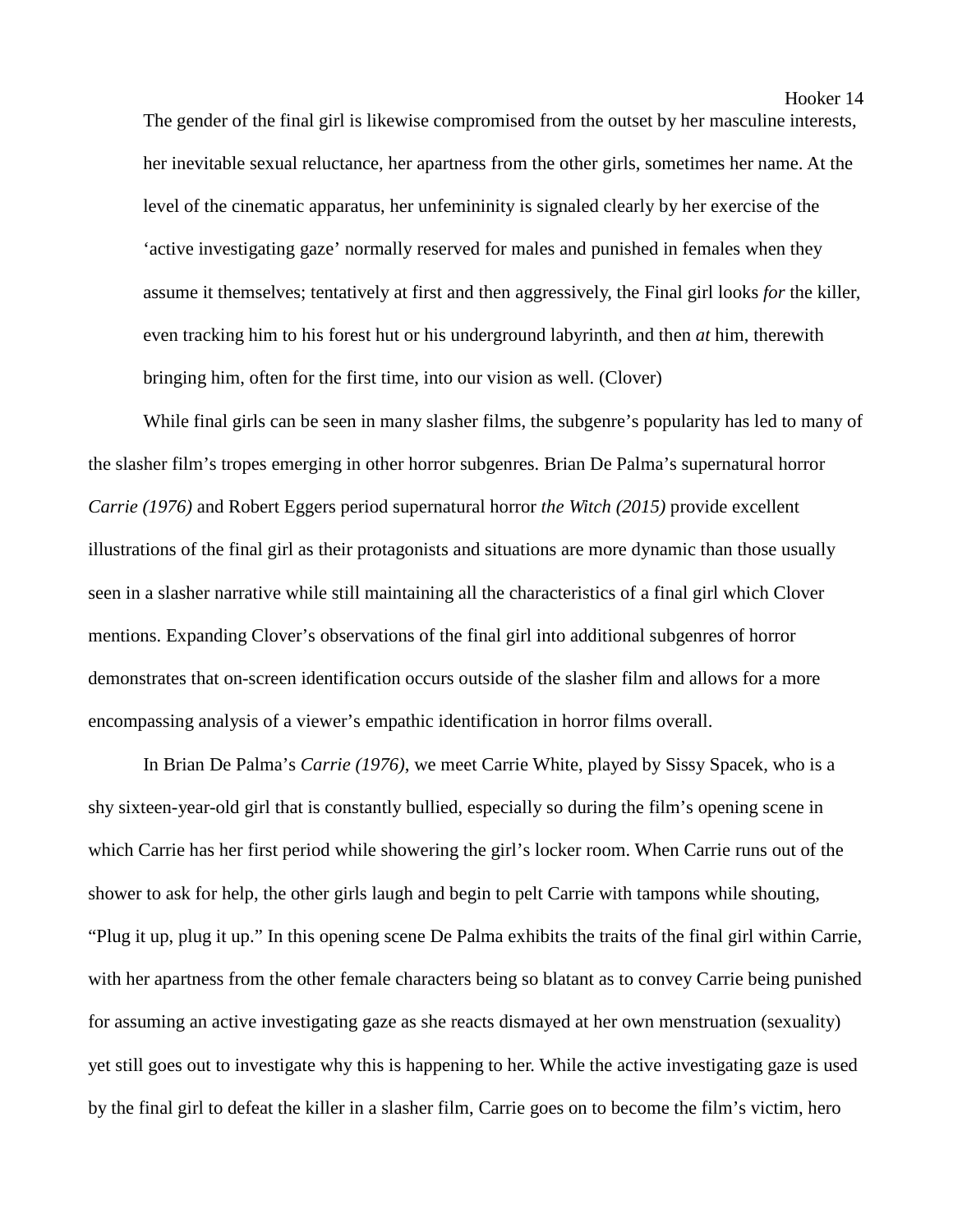and representative monster in tandem, suggesting that Carrie is using such a gaze to seek out and destroy the stigmas of menstruation and womanhood. Clover notes in *Men, Women and Chainsaws* that Carrie's "status in [the roles of hero and monster] has indeed been enabled by 'women's liberation.' Feminism, that is, has given a language to her victimization and a new force to the anger that subsidizes her own act of horrific revenge" (Clover). This is further communicated in the scene in which Carrie's fanatical mother, Margaret White, played by Piper Laurie, locks her inside a prayer closet to atone for the "sinful thoughts" which caused Carrie to start menstruating. After leaving the closet, Carrie stares at her reflection in a mirror and, using her telekinetic powers, shatters its glass. In this scene, Carrie's telekinetic powers become a metaphor for her active investigating gaze and implies that she seeks to destroy the negativity in which her body, and woman in general, are seen by the outside world.

In the final act of *Carrie*, we witness Carrie White go on a telekinetic rampage after two classmates cover her in pig's blood upon being named prom queen. Carrie transforms from victim into the monster as she takes her revenge out on those she believes treated her wrongly, impaling them with glass shards and setting the gymnasium on fire. Yet it's the following, final confrontation with Carrie and her mother which sees Carrie battle her own duality, being someone who's been taught to fear their own body while being someone whose body grants them great power. Ultimately, Carrie takes both her and her mother's lives as their house is set aflame and collapses upon them. While no viewer knows what it's like to have telekinetic abilities, our empathy allows us to establish a mental safe space and view Carrie's deadly powers as a metaphor for the anger and resentment which comes from being disempowered, marginalized and alienated. What's more, by introducing Carrie to the audience at her most vulnerable in the girl's locker room, De Palma humanized Carrie before she would transform into the film's monster. So once Carrie's inner rage and agony becomes extroverted and tangible, we are still able to empathize with her overwhelming anger despite disagreeing with her murderous solution.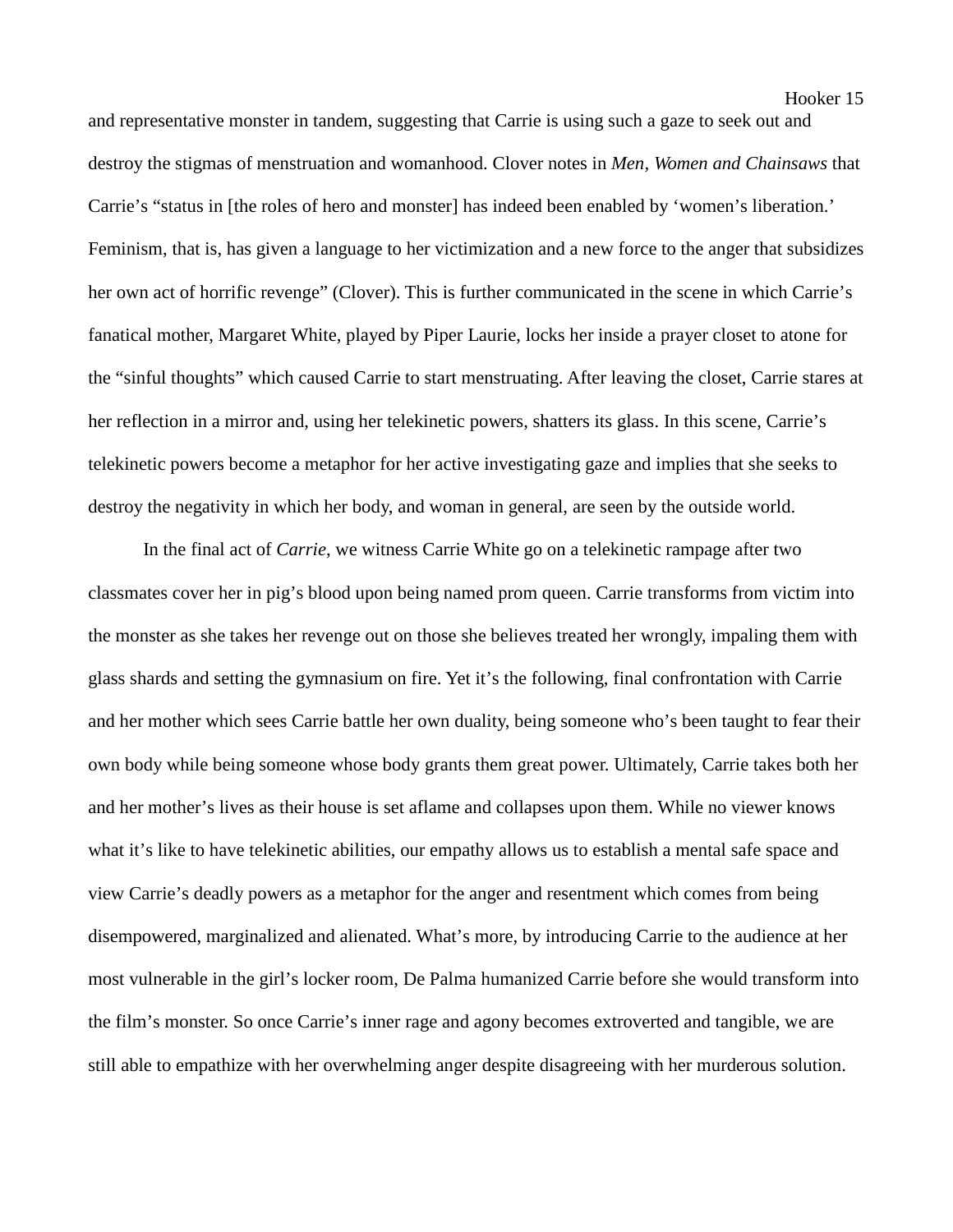Carrie White finds a kindred spirit in Thomasin in Robert Eggers' *the Witch (2015)*, played by Anya Taylor-Joy, whose experiences reflect that of the final girl and becomes a victim-hero-monster as well. After Thomasin's family is banished from their Puritan plantation, they venture into the New England wilderness and settle on the edge of a forest where they have various encounters with witches while tensions within the family boil over. Eggers highlights Thomasin's apartness from the other female characters through the animosity between her and her mother Katherine, played by Kate Dickie, with such animosity being especially direct in a scene in which Katherine accuses Thomasin of stealing her silver cup merely because Thomasin would always look at it. Thomasin is reluctant, arguing for her own innocent until it's revealed later that Thomasin's father sold the cup. However, the accusation that Thomasin's gaze should be punished implies that she has exercised the autonomy and resourcefulness in which the active investigating gaze is rooted. Such autonomy is shown when Thomasin's twin siblings Mercy and Jonas, played by Ellie Grainger and Lucas Dawson, accuse her of being a witch while Thomasin tries to do chores. Eventually, Thomasin plays along and embraces the persona of a witch to scare off the chastising twins. What this moment suggests, as well as the many other witchery charges placed upon Thomasin, is the metaphorical connotation of witchery in which Thomasin isn't a magical being but an autonomous female who is consistently breaking gender norms with her curiosity and assertiveness. While Thomasin does her best to help her family they never allow her to escape the bondage of the gender prejudices, ironic considering her family was exiled from their village due to the Puritan townships' similar close-mindedness.

Yet the ultimate display of Thomasin's active investigating gaze comes at *the Witch*'s conclusion in which she kills her mother in self-defense, leaving her the only person in her family to survive. This final confrontation between Thomasin and Katherine symbolizes Thomasin's internal struggle, with Katherine being the embodiment of the oppressive, judgmental attitude toward women in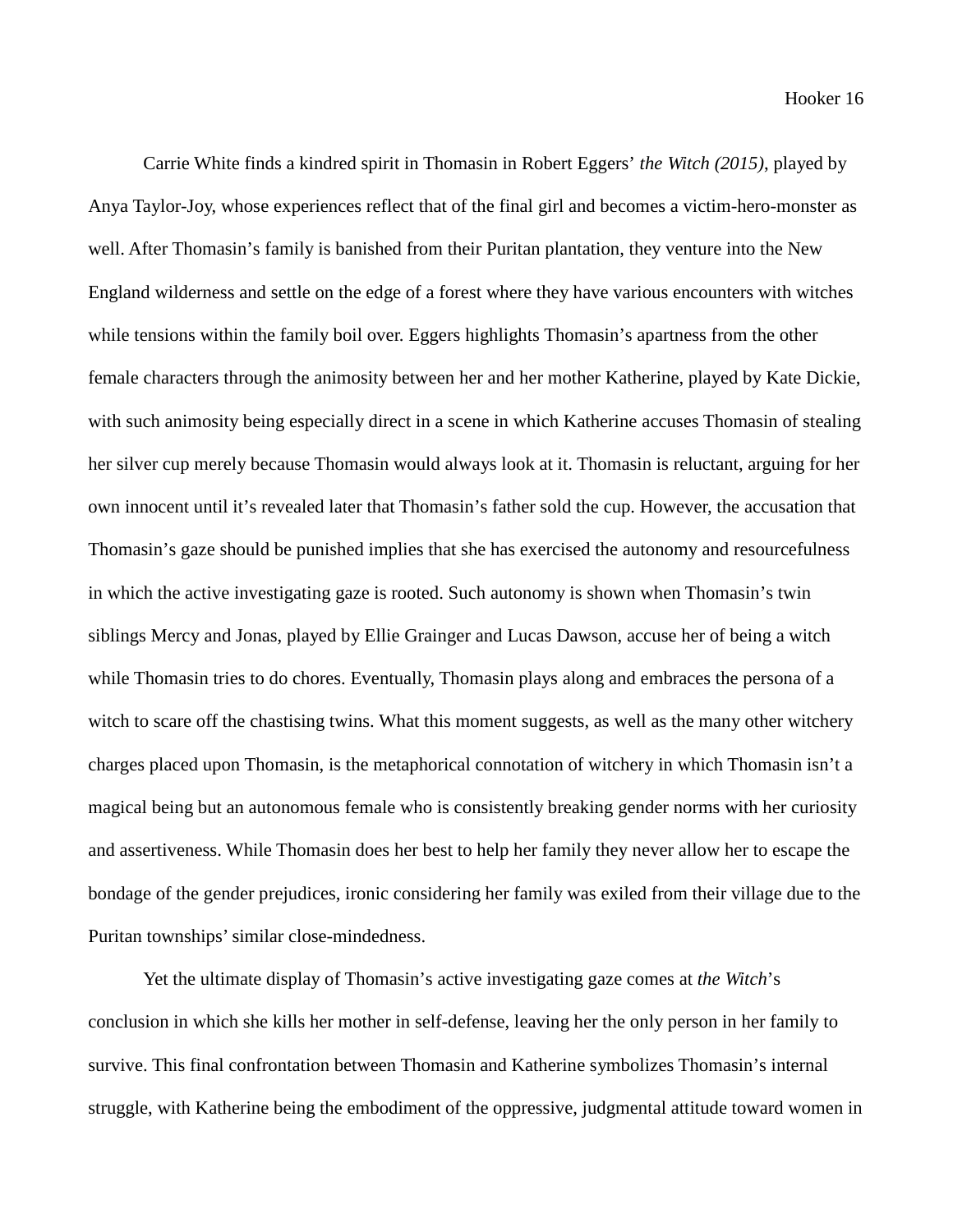which Thomasin is always being attacked. As Thomasin deals the death blow to her mother and is freed from that which has tormented her, she still finds herself lost in the wilderness. Desperate for food and shelter, she seeks out and finds Black Philip, a mysterious black goat the family found in the woods, and asks for his help. To her surprise, Black Philip answers (having now changed into a man) and asks her to join the same coven of witches whom have terrorized her throughout the film. Yet, instead of being terrified to do so, Thomasin stripes naked and follows Black Philip deeper into the woods, with the final scene showing her subtle smile erupt into full laughter as she floats in the air. By grounding the audience in Thomasin's antagonistic family dynamics, Eggers allows us to empathize with Thomasin's victimization and view her monstrous turn as her escapes an oppressive society, embracing the darkness and mystery which accepts her rather than be within the shackled existence of her family and Puritan society. What's more, the fact Thomasin must become naked before entering the woods suggests that she fully embraces the femininity which was previously suppressed and by doing so, like Carrie White, is granted immense power.

While De Palma's *Carrie* and Eggers' *the Witch* demonstrate the final girl experience in which the positive traits of both masculinity and femininity are used to challenge, protect and destroy those who threaten them, the monstrous turns of their protagonists convey the oppose and display examples of how toxic masculinity as well as toxic femininity are used to deliberately harm and seek out destruction. Such toxic traits are equally embodied within the killers of slasher films, as Carol Clover writes in *Men, Women and Chainsaws*,

Just as the Final Girl takes on masculine traits in the slasher film, the killers take on feminine aspects as well. While the killer's phallic purpose, as he thrusts his drill or knife into the trembling bodies of young women, is unmistakable. At the same time, however, his masculinity is severely qualified: he ranges from virginal or sexually inert to the transvestite or transsexual, and is spiritually divided ('the mother half of his mind') or even equipped with vulva and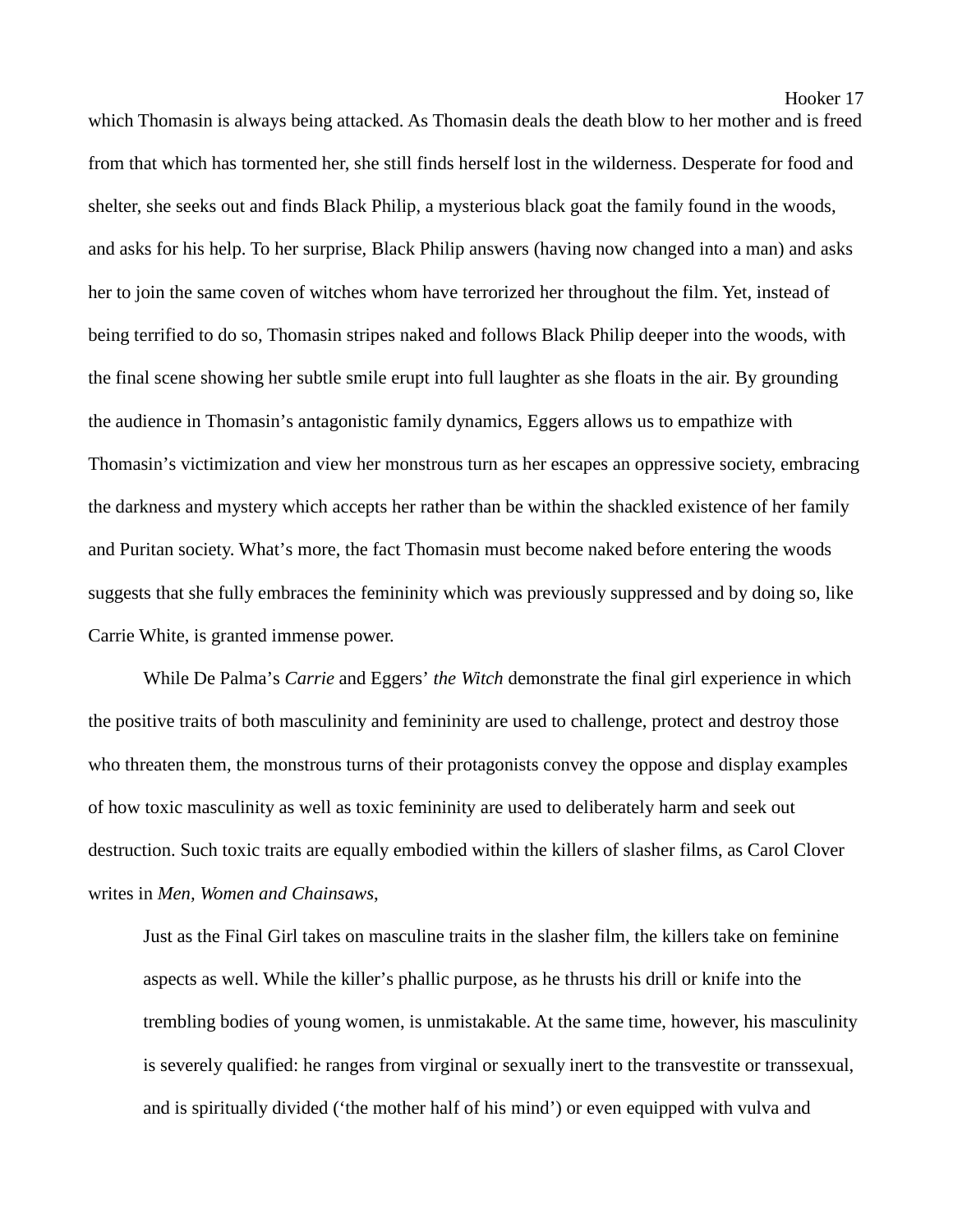vagina (Clover).

This mother half of the mind is evident in both *Carrie* and *the Witch*, as Carrie White's fiery rampage being an extension of her mother's poisonous traits, in that her mother is so nurturing that she's oppressive, whereas Thomasin's leaving of regular society to become a witch is directly influenced by her mother's pernicious and malevolent attitude. Yet, what's interesting with Carrie and Thomasin is that both are shown battling this duality as each character has a final and deadly confrontation with their respective mothers. This is in stark contrast to slasher film killers such as Jason Voorhees in Sean Cunningham's *Friday the 13th (1980)*, who is consistently guided kill by his mother's vengeful voice, or Norman Bates in Alfred Hitchcock's *Psycho (1960)*, who takes on the avatar of his dead mother when he murders people, with neither killer making any attempt to fight the mother half of their minds. What this does is make the slasher film killer less empathic to an audience in that they have lost the dynamic qualities which makes them human, losing the ability to fight what's toxic and, instead, becoming a vengeful killing machine. What De Palma does in *Carrie*, and Eggers with *the Witch*, is bring humanity to such characters, allowing an audience to identify and empathize with Carrie and Thomasin's struggles as they attempt to deal with them as best they can. While both films result in bloody conclusions, the empathy of the viewer isn't lost as we were initially grounded by the empirical realities of Carrie and Thomasin's supernatural and extreme circumstances, during which the viewer forms a psychological safe space to expand their empathy for what the two characters are going through.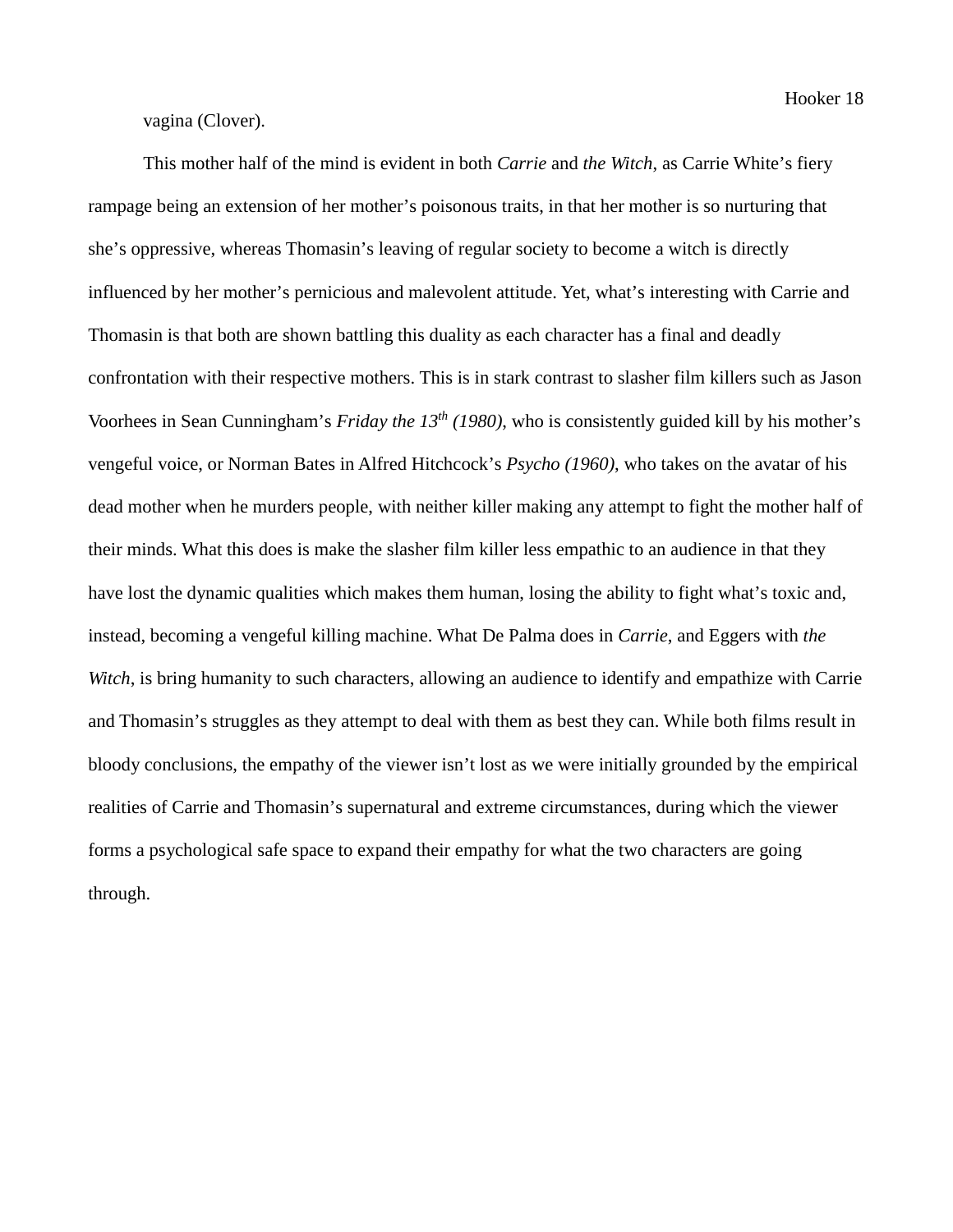#### Conclusion – Stay Scared!

This thesis presents the multitude of ways in which our empathy allows us to understand the experiences of on-screen characters as well as fellow viewers who express positive cathartic reactions to horror films and explain how the horror genre creates a public avenue through which we, as a culture, discuss and explore traumas, stigmas, fears, the supernatural and social taboos. Such subjects are not easy to tackle, be it in a film, a thesis or personal circumstances, but it's my hope that by highlighting how horror allows us to deal with these matters, we can better understand how we communicate as a collective consciousness. English professor Peter Elbow describes a process of empathic reasoning called the "believing game," and defines it in his article "The Believing Game– Methodological Believing":

In contrast [to the doubting game which represents the kind of thinking most widely honored and taught in our culture], the believing game is the disciplined practice of trying to be as welcoming or accepting as possible to every idea we encounter; not just listening to views different from our own and holding back from arguing with them; not just trying to restate them without bias; but actually trying to believe them. We are using believing as a tool to scrutinize and test, but instead of scrutinizing fashionable or widely accepted ideas for hidden flaws, the believing game asks us to scrutinize unfashionable or even repellent ideas for hidden virtues. Often, we cannot see what's good in someone else's idea (or in our own!) until we work at believing it. When an idea goes against current assumptions and beliefs—or if it seems alien, dangerous, or poorly formulated—we often cannot see any merit in it. (Elbow)

Elbow's "believing game" concisely describes the critically empathic perspective of Todd DeStigter in which this thesis approaches horror films, attempting to understand the belief in which movie-goers can garner empathetic reactions while watching extreme subject matter. Such was the case with William Friedkin's possession film *the Exorcist (1973)* as believing that supernatural activity can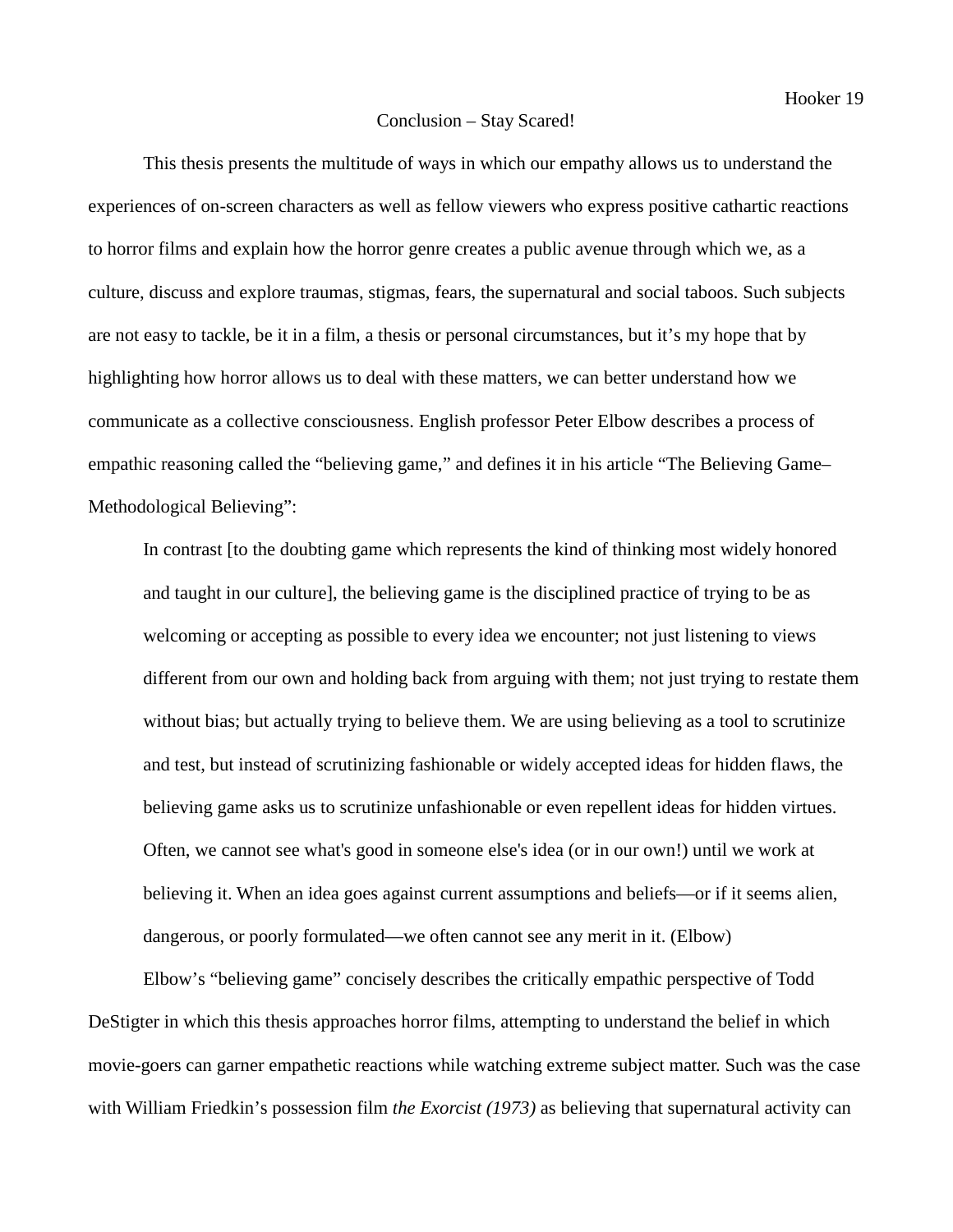be interpreted as visual metaphors for real issues allows us to observe how Regan MacNeil's possession is a metaphor for her deteriorating health, creating a safe space for the audience to expand their empathy when the supernatural phenomena becomes heightened, while also empathizing with Chris MacNeil, Regan's mother, and her leap-of-faith in hiring an exorcist. Similarly, in David Cronenberg's body horror *the Fly (1986),* our belief in the metaphor of the supernatural grants us the ability to examine how DNA is used metaphorically to convey Seth Brundle's Kafkaesque obsession with his work as well as his desire for intimacy, so much so that it overtakes his humanity and shows him become a monster from within himself. In approaching James Whale's Universal Monster film *Frankenstein (1931)* with the belief that the monster represents a marginalized body, we analyze how Frankenstein's monster is the oppressed and not a malevolent creature that has to be chained up, as well as observe how Dr. Frankenstein is the true monster in the film due to his neglectful treatment of a human being with limited mental faculties. Additionally, we can take this belief a step further and analyze how in Whale's *Frankenstein*, through its images of torch bearing crowds with dogs as they chase after a fugitive, invokes parallels with lynch-mobs which were extremely prevalent in America at the time of the film's release. In Jordon Peele's psychological horror-comedy *Get Out (2017)* it is through believing that marginalized persons can be represented on screen which allows us to see how the townsfolk's objectification of Chris Washington conjures up feelings of alienation by forcing him to be the center of attention despite him wishing otherwise. By believing that slasher films contain a discussion regarding gender representation, we can examine Brain De Palma's supernatural film *Carrie (1976)* and Robert Egger's period supernatural horror *the Witch (2015)* through the lens of Carol Clover's concept of the final girl. We witness how Carrie White and Thomasin embrace the 'active investigating gaze,' normally reserved for on-screen males, to further embrace their autonomy and femininity while also seeing how toxic gender influences cause both characters to become their film's representative monster.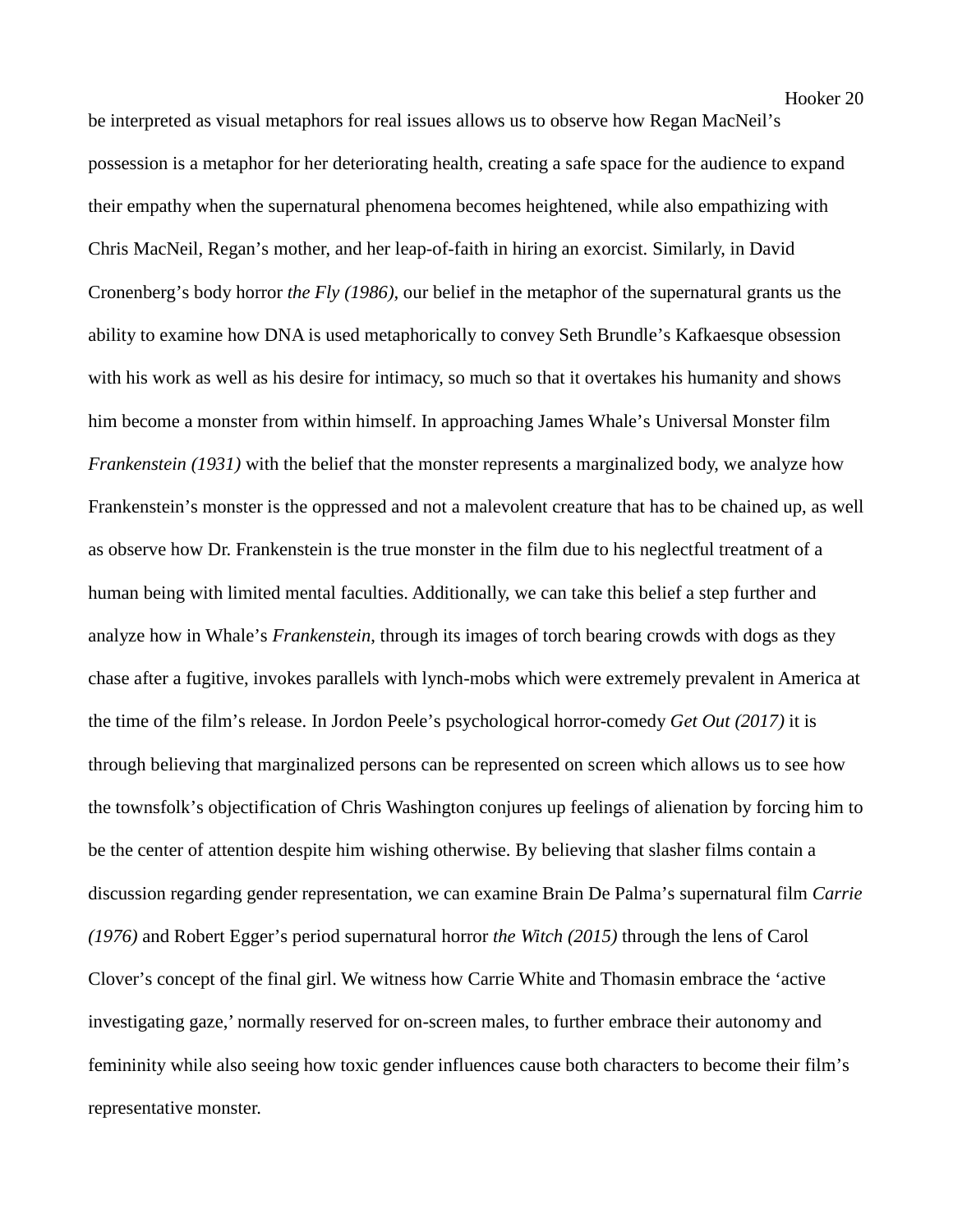It is through our intellectual and empathetic faculties that we can critically empathize and attempt to believe another person's perspective by acknowledging the ways in which each person's point of view might differ from ours and using that knowledge to find common ground. In doing so, as a culture, we allow ourselves to go beyond the dismissal of ideas, beliefs and various types of media at face value, and allow ourselves to have more meaningful experiences with every person we come across. While horror films and all its subgenres might not be for every viewer, it is believed that this thesis grants a greater appreciation for these films as well as its fans, with the hope that it will spark a curiosity to dive further into the countless titles which bare its label. As macabre and grotesque as they might be, the horror genre of film does play a role in the processing of life's most difficult conditions and it is hoped that we all come out stronger in the end.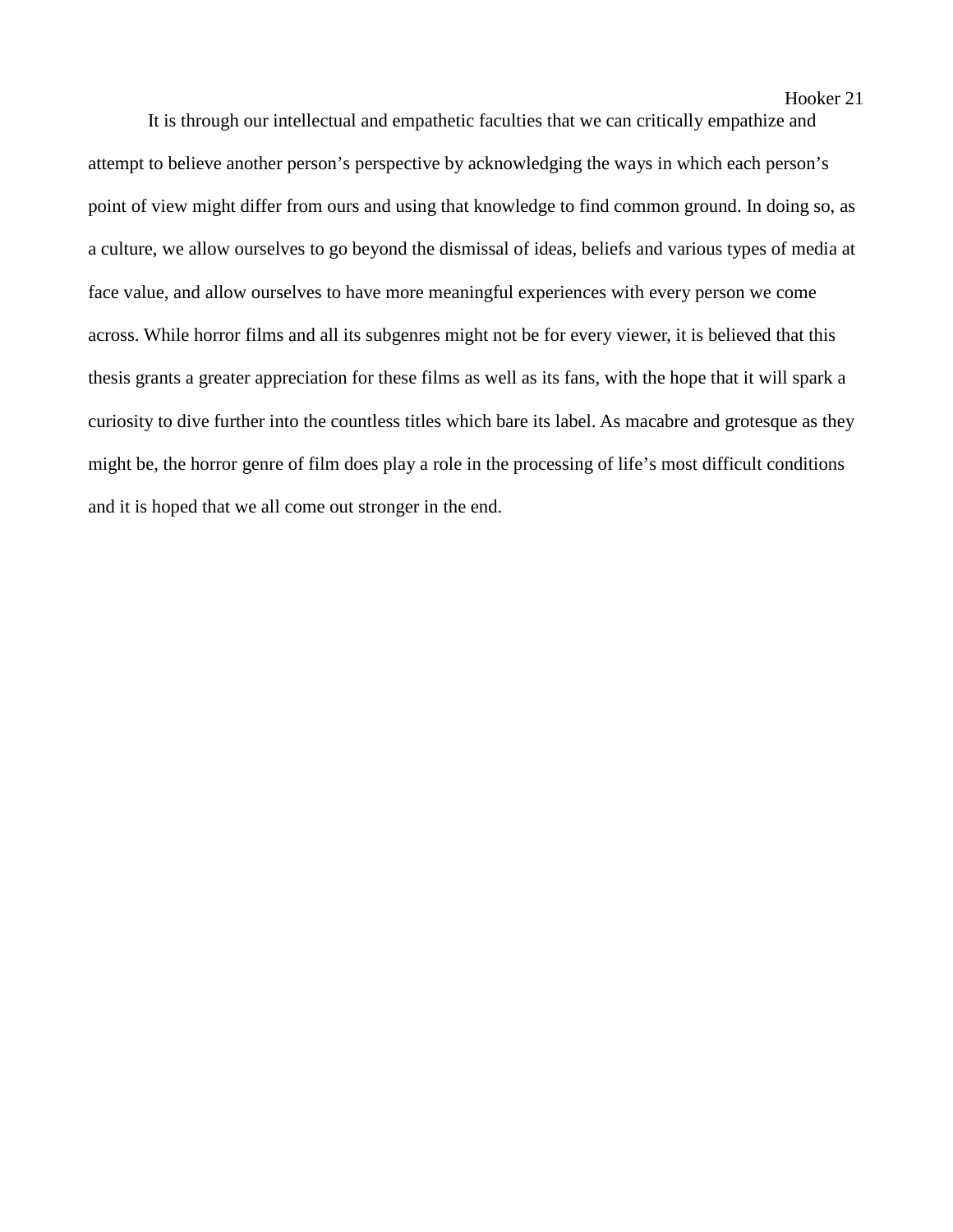# Works Cited

- Bava, Mario, director. Blood and Black Lace. Unidis, 1964.
- Carpenter, John, director. *Halloween*. Compass International Pictures, 1978.
- Clover, Carol J. *Men, Women and Chainsaws: Gender in the Modern Horror Film*. Princeton, NJ, Princeton Univ. Press, 2015.
- Craven, Wes, director. *Nightmare on Elm Street*. New Line Cinema, 1984.
- Craven, Wes, director. *The Last House on the Left*. Hallmark Releasing, 1972.
- Colangelo, BJ. "Day of The Woman." *Day of The Woman*, dayofwoman.blogspot.com/.
- Colangelo, BJ, et al. "Episode 60." *Shock Waves*, Blumhouse, 11 Aug. 2017, www.blumhouse.com/podcast/.
- Cronenberg, David, director. *The Fly*. 20th Century Fox, 1986.
- Cunningham, Sean S., director. Friday the 13th. Paramount Pictures, 1980.
- De Palma, Brian, director. *Carrie*. United Artists, 1976.
- DeStigter, Todd. "Public Displays of Affection: Political Community through Critical Empathy." *Research in the Teaching of English*, vol. 33, no. 3, 1999, pp. 235–244. *JSTOR*, JSTOR, www.jstor.org/stable/40171438.
- Eggers, Robert, director. *The Witch: A New-England Folktale*. A24, 2015.
- Elbow, Peter. "The Believing Game--Methodological Believing." *English Department Faculty Publication Series*, vol. 5, 2008, scholarworks.umass.edu/eng\_faculty\_pubs/5.
- Friedkin, William, director. *The Exorcist*. Warner Brothers, 1973.
- Halberstam, Judith. "Skin Shows: Gothic Horror and the Technology of Monsters." 2012

Hitchcock, Alfred, director. Psycho. Paramount Pictures, 1960.

- McLarty, Lianne. "Beyond the Veil of the Flesh: Cronenberg and the Disembodiment of Horror." *The Dread of Difference: Gender and the Horror Film*, University of Texas Press, 2017, pp. 259–280.
- Peele, Jordon, director. *Get Out*. Universal Pictures, 2017.
- Scott, Ridley, director. *Alien*. 20th Century Fox, 1979.
- Thorpe, JR. "The Original Version of Cinderella Might Shock You." *Bustle*, Bustle, 2018.
- Thrower, Stephen. Nightmare USA: The Untold Story of the Exploitation Independents. Godalming, UK, FAB Press Ltd., 2014.